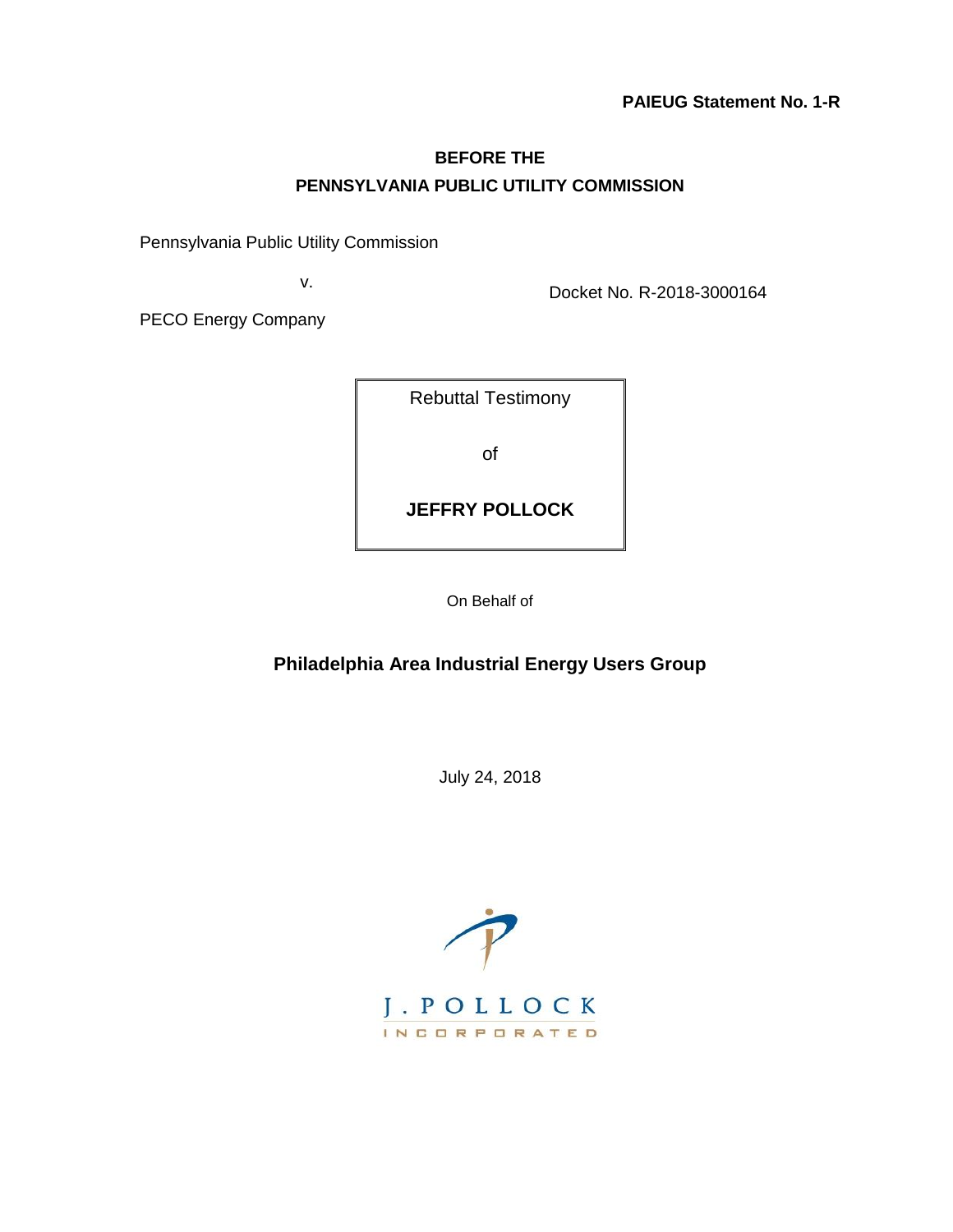### **BEFORE THE PENNSYLVANIA PUBLIC UTILITY COMMISSION**

Pennsylvania Public Utility Commission

v.

Docket No. R-2018-3000164

PECO Energy Company

## **Table of Contents**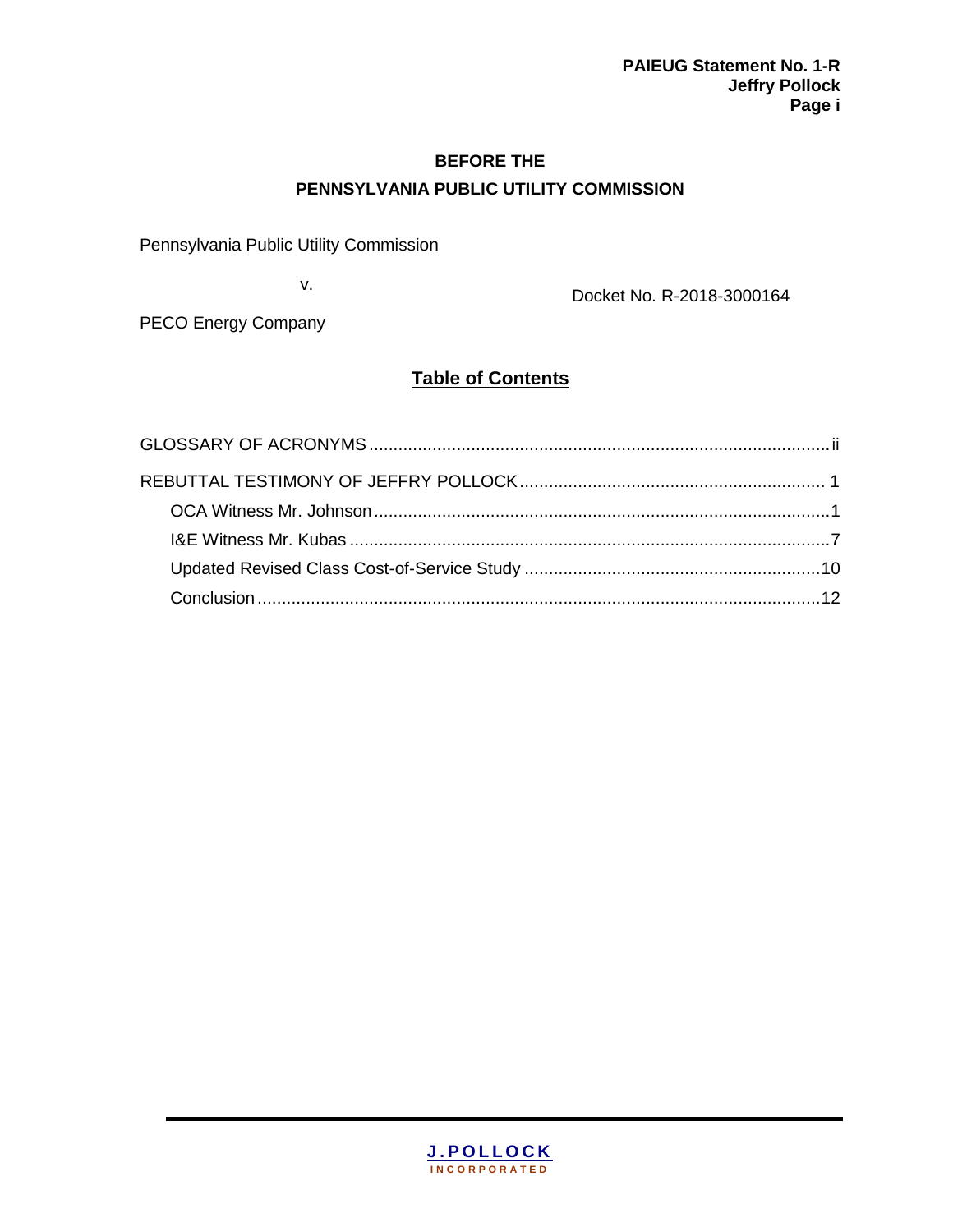## **GLOSSARY OF ACRONYMS**

| <b>Term</b>   | <b>Definition</b>                               |
|---------------|-------------------------------------------------|
| C&I           | <b>Commercial and Industrial</b>                |
| <b>CCOSS</b>  | <b>Class Cost-of-Service Study</b>              |
| ЕP            | <b>Electric Propulsion</b>                      |
| <b>FERC</b>   | <b>Federal Energy Regulatory Commission</b>     |
| GS            | <b>General Service</b>                          |
| HТ            | <b>High Tension</b>                             |
| I&E           | Bureau of Investigation and Enforcement         |
| <b>OCA</b>    | <b>Office of Consumer Advocate</b>              |
| <b>PAIEUG</b> | Philadelphia Area Industrial Energy Users Group |
| PD            | <b>Primary Distribution</b>                     |
| <b>PECO</b>   | <b>PECO Energy Company</b>                      |
| R             | Residential                                     |
| RH            | <b>Residential Heating</b>                      |

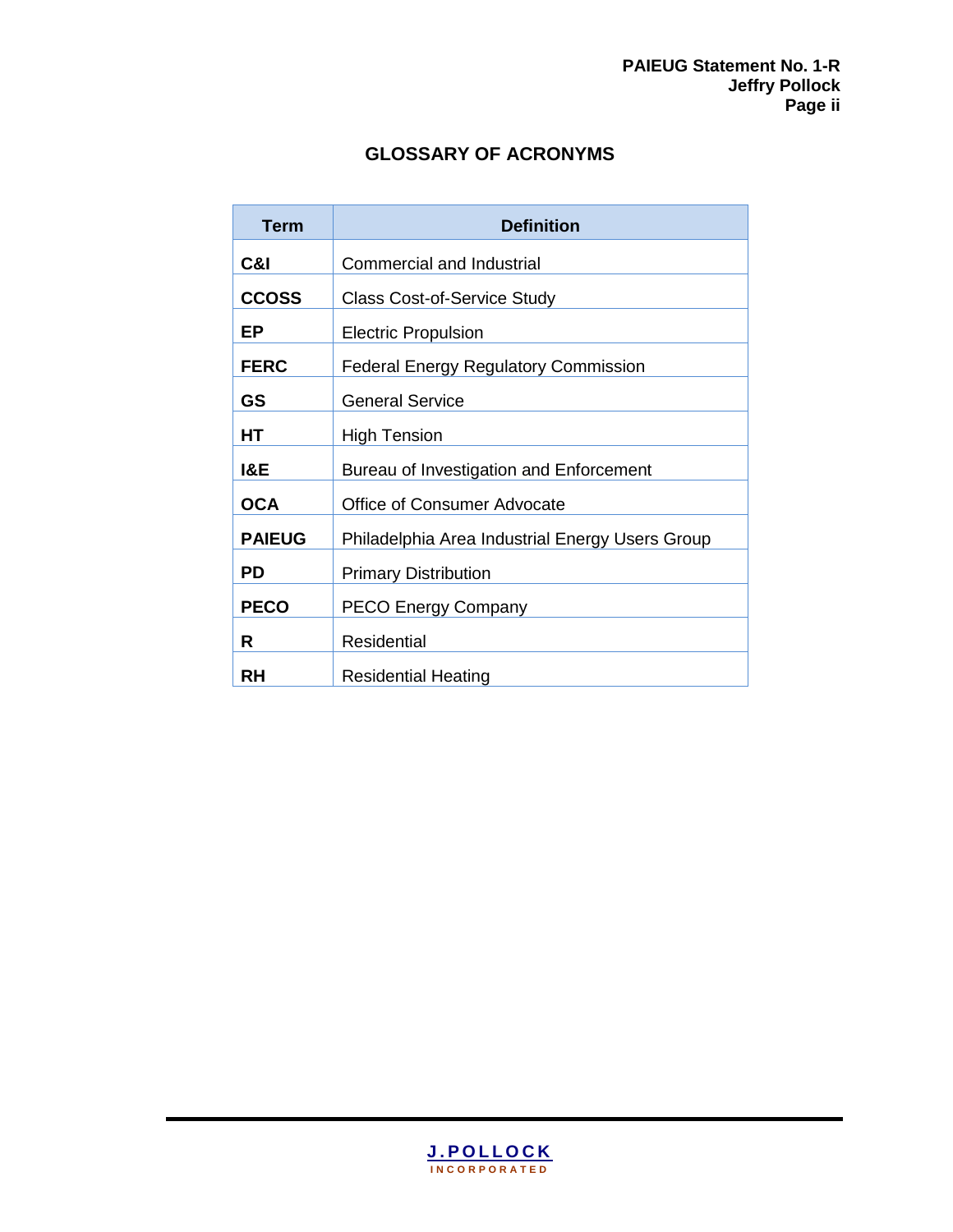## **REBUTTAL TESTIMONY OF JEFFRY POLLOCK**

| 1              | Q | PLEASE STATE YOUR NAME AND BUSINESS ADDRESS.                                        |
|----------------|---|-------------------------------------------------------------------------------------|
| $\overline{2}$ | A | My name is Jeffry Pollock. My business address is 12647 Olive Blvd., Suite 585, St. |
| 3              |   | Louis, Missouri 63141.                                                              |
| 4              | Q | ARE YOU THE SAME JEFFRY POLLOCK WHO PREVIOUSLY SUBMITTED                            |
| 5              |   | DIRECT TESTIMONY IN THIS PROCEEDING ON BEHALF OF PHILADELPHIA                       |
| 6              |   | AREA INDUSTRIAL ENERGY USERS GROUP (PAIEUG)?                                        |
| $\overline{7}$ | A | Yes.                                                                                |
| 8              | Q | WHAT IS THE PURPOSE OF YOUR REBUTTAL TESTIMONY?                                     |
| 9              | A | I address the proposed changes to PECO Energy Company's (PECO's) class cost-of-     |
| 10             |   | service study (CCOSS) sponsored by Mr. Clarence Johnson on behalf of the Office of  |
| 11             |   | Consumer Advocate (OCA) and the proposed scale-back of rates and customer           |
| 12             |   | charges recommended by Mr. Joseph Kubas on behalf of the Bureau of Investigation    |
| 13             |   | and Enforcement (I&E). In addition, I will present the results of the fully revised |
| 14             |   | CCOSS as discussed in my direct testimony.                                          |
| 15             |   | <b>OCA Witness Mr. Johnson</b>                                                      |
| 16             | Q | WHAT CHANGES IS MR. JOHNSON PROPOSING TO PECO'S CLASS COST-OF-                      |
| 17             |   | <b>SERVICE STUDY?</b>                                                               |
| 18             | A | Mr. Johnson is proposing four changes:                                              |
| 19             |   | Classify all secondary distribution network costs to demand;                        |
| 20<br>21       |   | Allocate returned check charges and connection charges on a<br>customer basis;      |

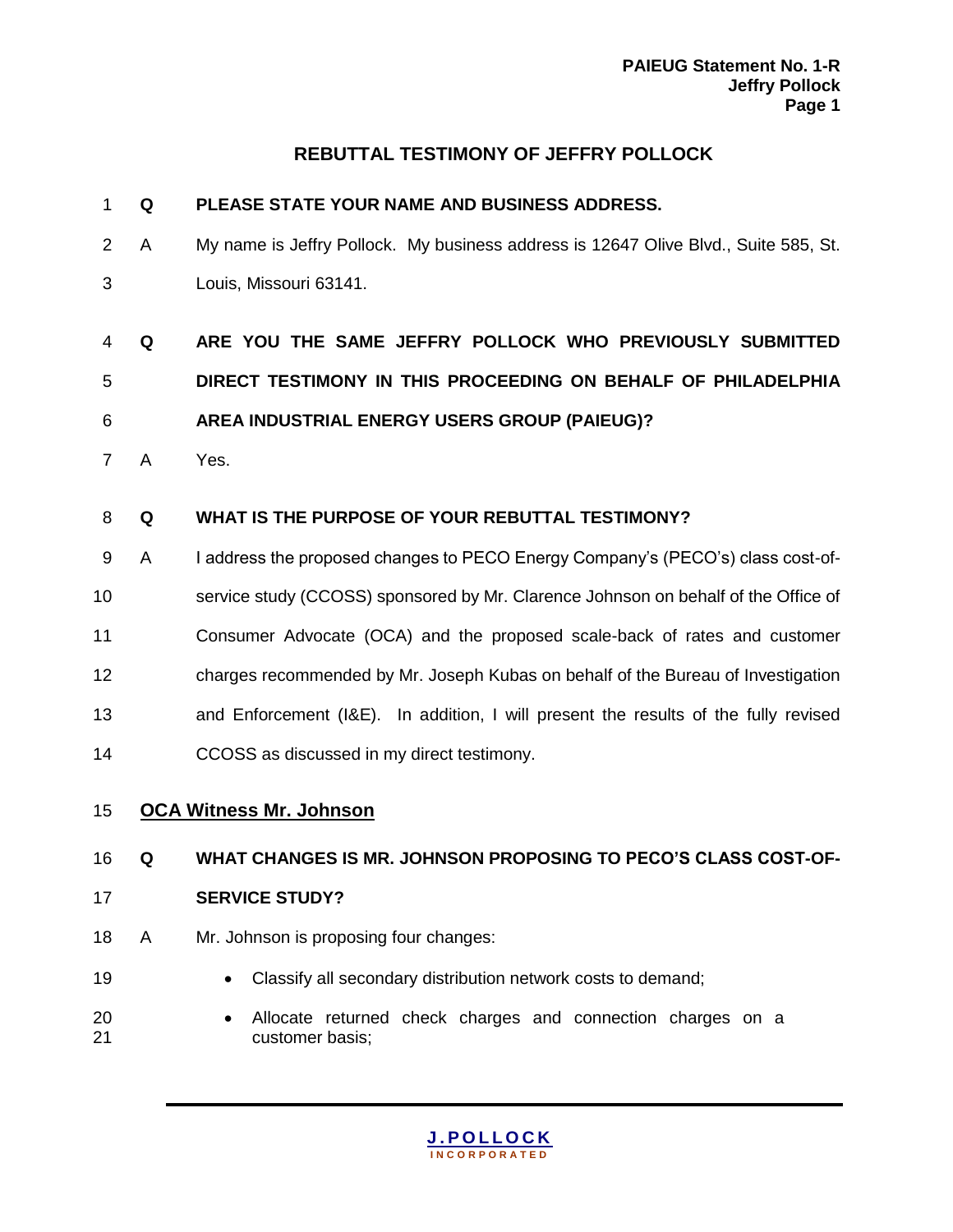- 
- **Directly assigning the costs of PECO account executives to the large** Commercial and Industrial (C&I) classes (*i.e*., GS, PD, HT and EP); and
- **Treat rates R and RH as a single class.**

#### **Q DO YOU AGREE WITH MR. JOHNSON'S PROPOSED CHANGES?**

- A No. I do not support any of the changes proposed by Mr. Johnson to PECO's CCOSS.
- However, in the interest of brevity, I will address only his proposals to classify all secondary distribution network costs to demand and to allocate the expenses associated with PECO account executives to the large C&I classes.
- **Q WHAT IS THE DISTRIBUTION NETWORK?**
- A The distribution network consists of PECO's investment in poles, towers, fixtures, overhead and underground lines and line transformers. These investments are booked to FERC Account Nos. 364, 365, 366, 367 and 368.

#### **Q WHAT FACTORS CAUSE A UTILITY TO INVEST IN A DISTRIBUTION NETWORK?**

- A The purpose of the distribution network is to deliver power from the transmission grid to the customer, where it is eventually consumed. Thus, the central roles of the distribution network are to:
- **•** Provide access to a delivery-ready power grid *(i.e., a customer-related* cost); and
- Meet customers' peak electrical power needs *(i.e*., a demand-related cost).
- These prerequisites (*i.e.,* a grid connection with facilities sized to provide voltage support) are clearly related to the existence of the customer. This is why classifying a portion of the distribution network as customer-related is consistent with cost causation. In other words, investments that must be made solely to attach a customer to the system are clearly customer-related.

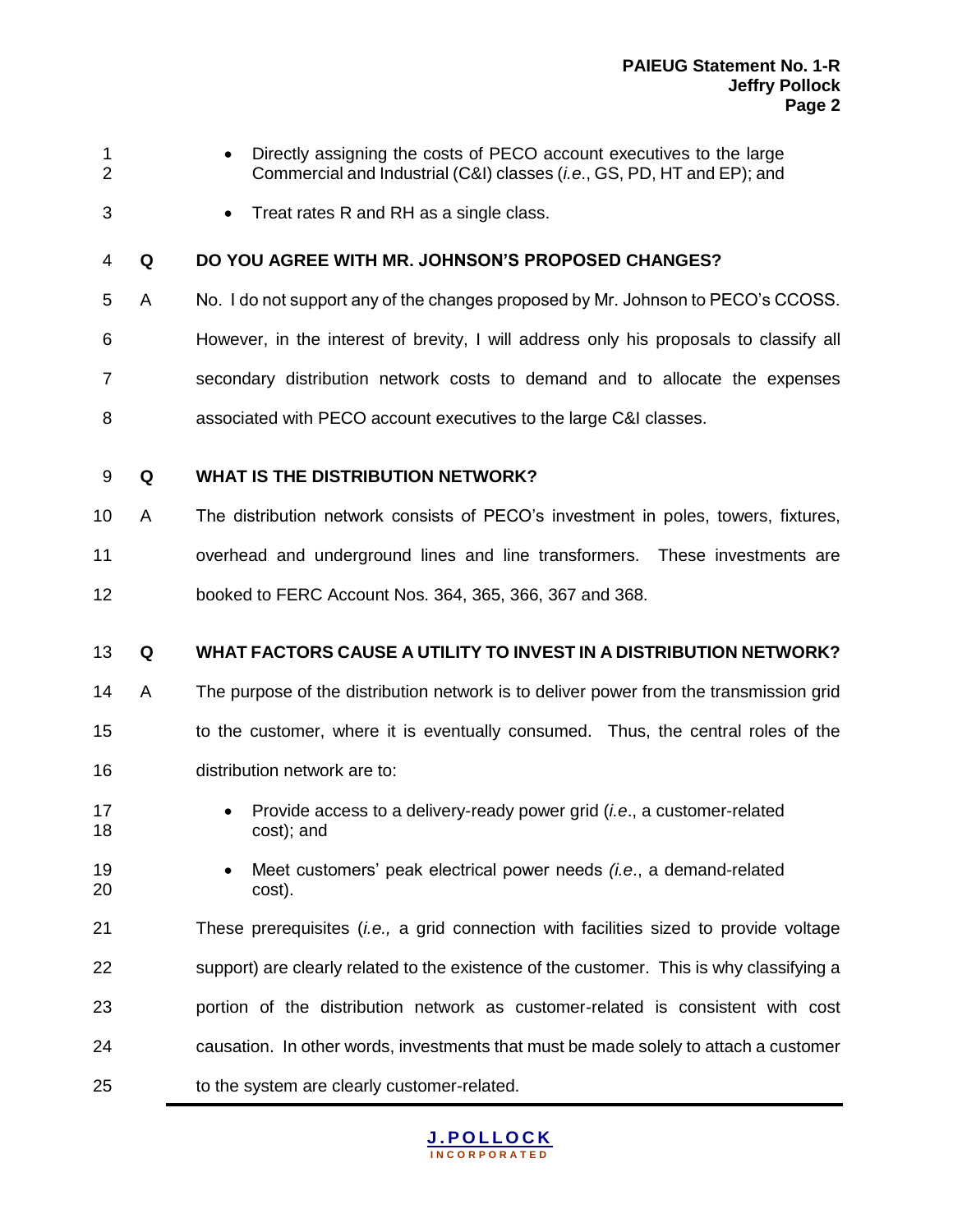# **Q DOES MR. JOHNSON'S PROPOSAL APPROPRIATELY RECOGNIZE THE CENTRAL ROLES OF A DISTRIBUTION NETWORK?**

 A No. Mr. Johnson completely ignores the need for a distribution network to provide access to a delivery-ready power grid.

# **Q WHY WOULD CLASSIFYING ALL DISTRIBUTION NETWORK COSTS TO DEMAND NOT BE CONSISTENT WITH COST CAUSATION?**

- A Although the distribution network is sized to meet expected peak demand, it must also provide the necessary voltage support to allow power to flow to the customer. Absent a distribution network and the voltage support it provides, electricity cannot flow to customers. Thus, this investment is essential and unrelated to the amount of power and energy consumed by customers, which is why classifying these costs entirely to demand is not consistent with cost causation.
- **If PECO** were to provide only a minimum amount of electric power to each customer, it would still have to construct nearly the same miles of line because they are required to serve every customer. The poles, conductors and transformers would not need to be as large as they are now if every customer were supplied only a minimum level of service, but there is a definite limit to the size to which they could be reduced.

# **Q WHAT PORTION OF PECO'S DISTRIBUTION NETWORK COSTS DOES IT PROPOSE TO CLASSIFY AS CUSTOMER-RELATED?**

 A PECO proposes classifying 100% of its secondary distribution network as customer- related, but 100% of the Primary and Primary HT distribution network as demand-related. This results in a cost classification of 78% to demand and 22% to customer.

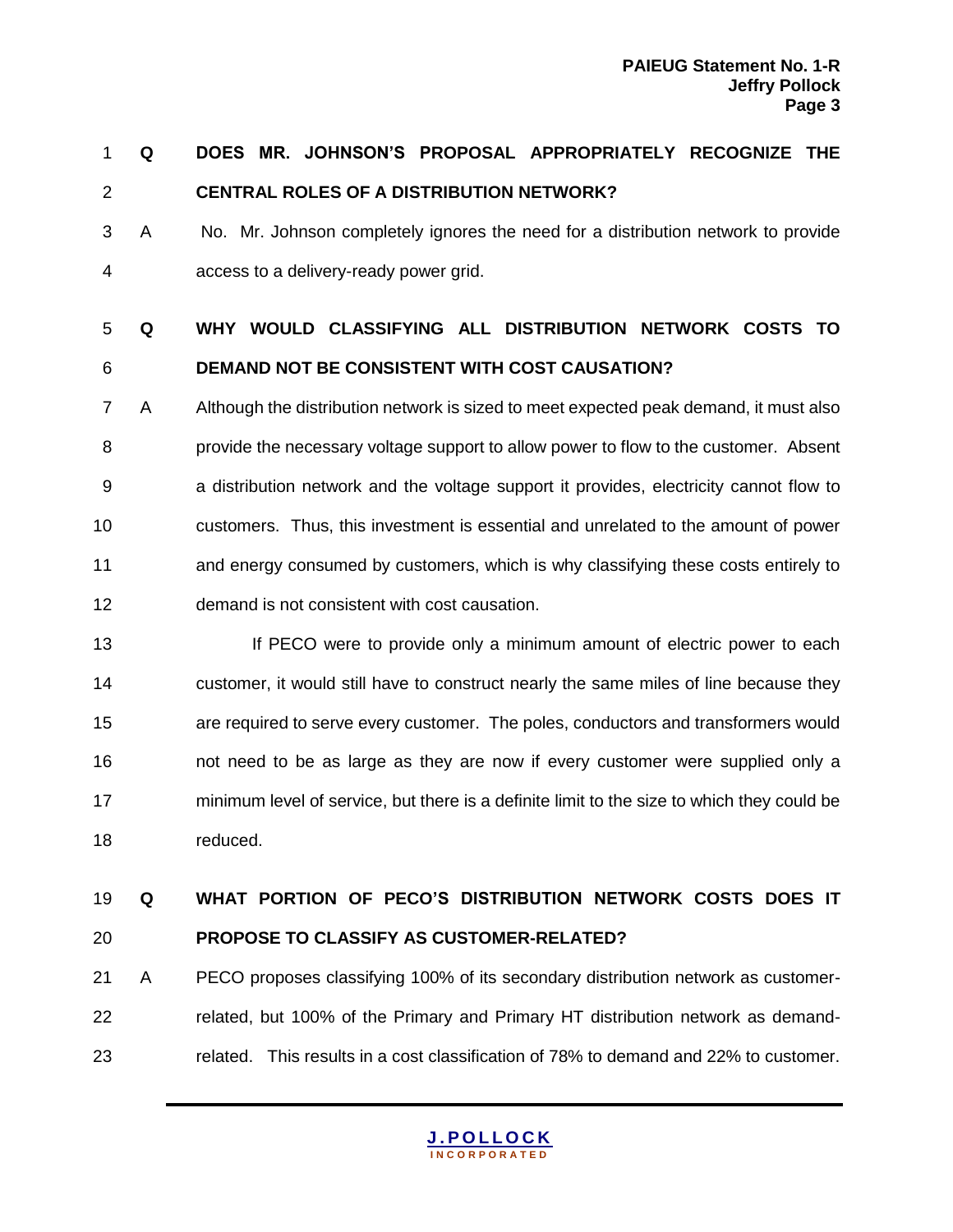#### **Q IS IT A RECOGNIZED PRACTICE TO CLASSIFY A PORTION OF THE**

#### **DISTRIBUTION NETWORK AS CUSTOMER-RELATED?**

- A Yes. For example, the National Association of Regulatory Utility Commissioners
- (NARUC) Electric Utility Cost Allocation Manual states that:
- Distribution plant Accounts 364 through 370 involve demand and customer costs. The customer component of distribution facilities is that portion of costs which varies with the number of customers. Thus, the number of poles, conductors, transformers, services, and meters are directly related to the number of customers on the utility's system.<sup>1</sup>

#### **Q DO ANY UTILITIES ALSO CLASSIFY A PORTION OF THEIR DISTRIBUTION**

- **NETWORK AS CUSTOMER-RELATED?**
- 12 A Yes. **Exhibit (JP-1R)** is a survey of utilities that classify a portion of their distribution network as a customer-related cost. This practice is followed by most of the electric distribution utilities in Pennsylvania, including PECO. As can be seen, the portion of customer-related distribution network costs ranges from 18% (line 21) to 76% (line 16). Thus, PECO's proposed distribution cost classification, which classifies only 22% of distribution network costs as customer-related, is among the lowest of the utilities that have employed this practice.

#### **Q WHAT DO YOU RECOMMEND?**

 A The Commission should reject Mr. Johnson's proposal to classify all secondary distribution network costs to demand.

<sup>&</sup>lt;sup>1</sup> National Association of Regulatory Utility Commissioners, Electric Utility Cost Allocation Manual, at 90 (Jan. 1992).

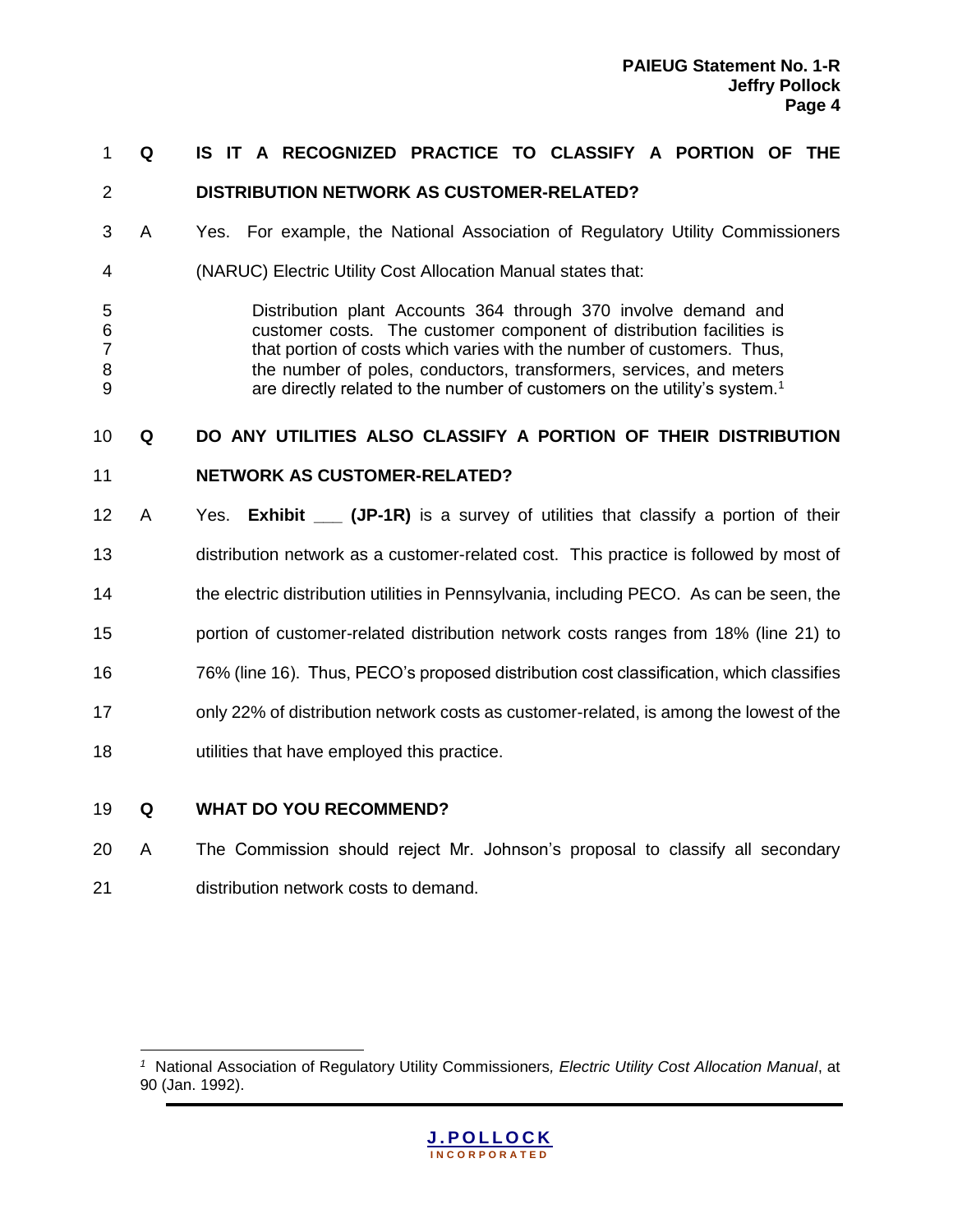# **Q HOW IS MR. JOHNSON PROPOSING TO REALLOCATE THE COSTS ASSOCIATED WITH PECO ACCOUNT EXECUTIVES?**

 A Mr. Johnson recommends that the Commission reallocate the costs of PECO account executives that are charged to FERC Account No. 903 exclusively to the large C&I customer classes (*i.e*., GS, PD, HT and EP).

#### **Q DO YOU AGREE WITH THIS RECOMMENDATION?**

 A No. Mr. Johnson only addresses the portion of FERC Account No. 903 associated with PECO account executives. He has made no analysis to determine the reasonableness of the allocation of the remaining costs in FERC Account No. 903 or any other customer-related costs. For example, he did not propose changing how customer call center costs are allocated between customer classes. Thus, Mr. Johnson's proposed reallocation of the cost of major account executives is nothing more than an inappropriate "piecemeal" change.

### **Q DO THE LARGE COMMERCIAL AND INDUSTRIAL CUSTOMERS USE PECO'S**

- **CALL CENTERS?**
- A No. **Exhibit \_\_\_ (JP-2R)** is a copy of PECO's Response to PAIEUG I-3. It states that the large C&I customers do not use PECO's call centers.

# **Q SHOULD ANY CALL CENTER COSTS BE ALLOCATED TO LARGE COMMERCIAL AND INDUSTRIAL CUSTOMERS?**

A No.

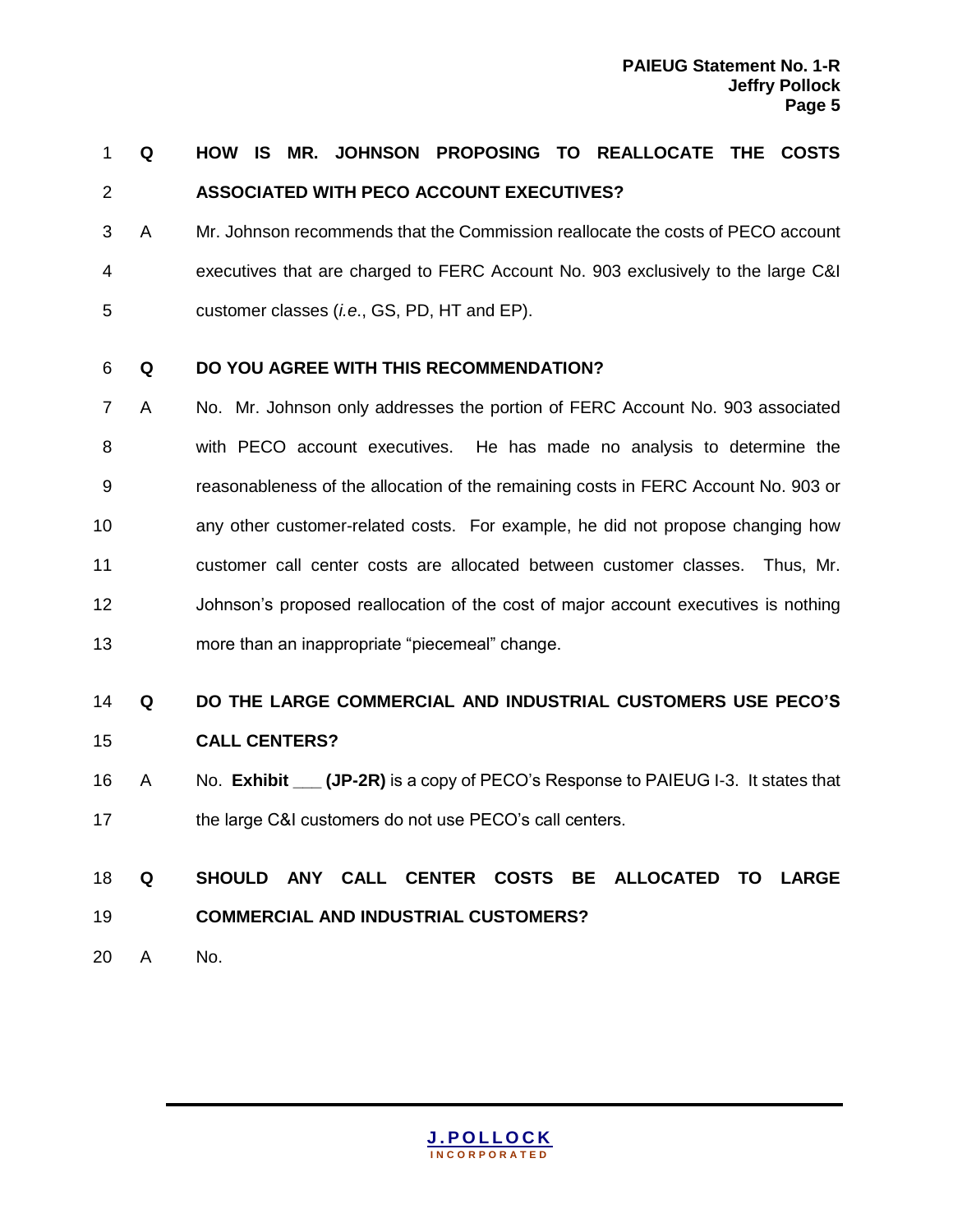# **Q HAVE YOU DEVELOPED A REVISED ALLOCATION OF CALL CENTER COSTS TO EXCLUDE THE LARGE COMMERCIAL AND INDUSTRIAL CUSTOMER CLASSES?**

 A Yes. PECO books its call center costs to FERC Account Nos. 903 and 926. Although PECO does not budget call center costs separately, using historical averages, the test year call center costs would be approximately \$20.8 million and \$3.6 million, respectively in FERC Account Nos. 903 and 926. None of these costs should be allocated to the large C&I classes.

 **Exhibit \_\_\_ (JP-3R)** shows the derivation of the revised allocations of FERC Account Nos. 903 and 926 showing the removal of the large C&I customer classes from the allocation of call center costs (lines 5 and 10, respectively). I have also included OCA's proposed reallocation of PECO account executives (line 4).

 As can be seen, there are only slight differences in the allocations of FERC Account Nos. 903 and 926 between PECO's proposal (line 12) and the combined impact of OCA's revised allocation of PECO account executives and my revised allocation of customer call center costs (line 13).

#### **Q WHAT DO YOU RECOMMEND?**

 A The Commission should reject Mr. Johnson's recommendation to reallocate the costs of PECO account executives to the large C&I classes unless it also reallocates the costs of the customer call center away from the large C&I classes as described above.

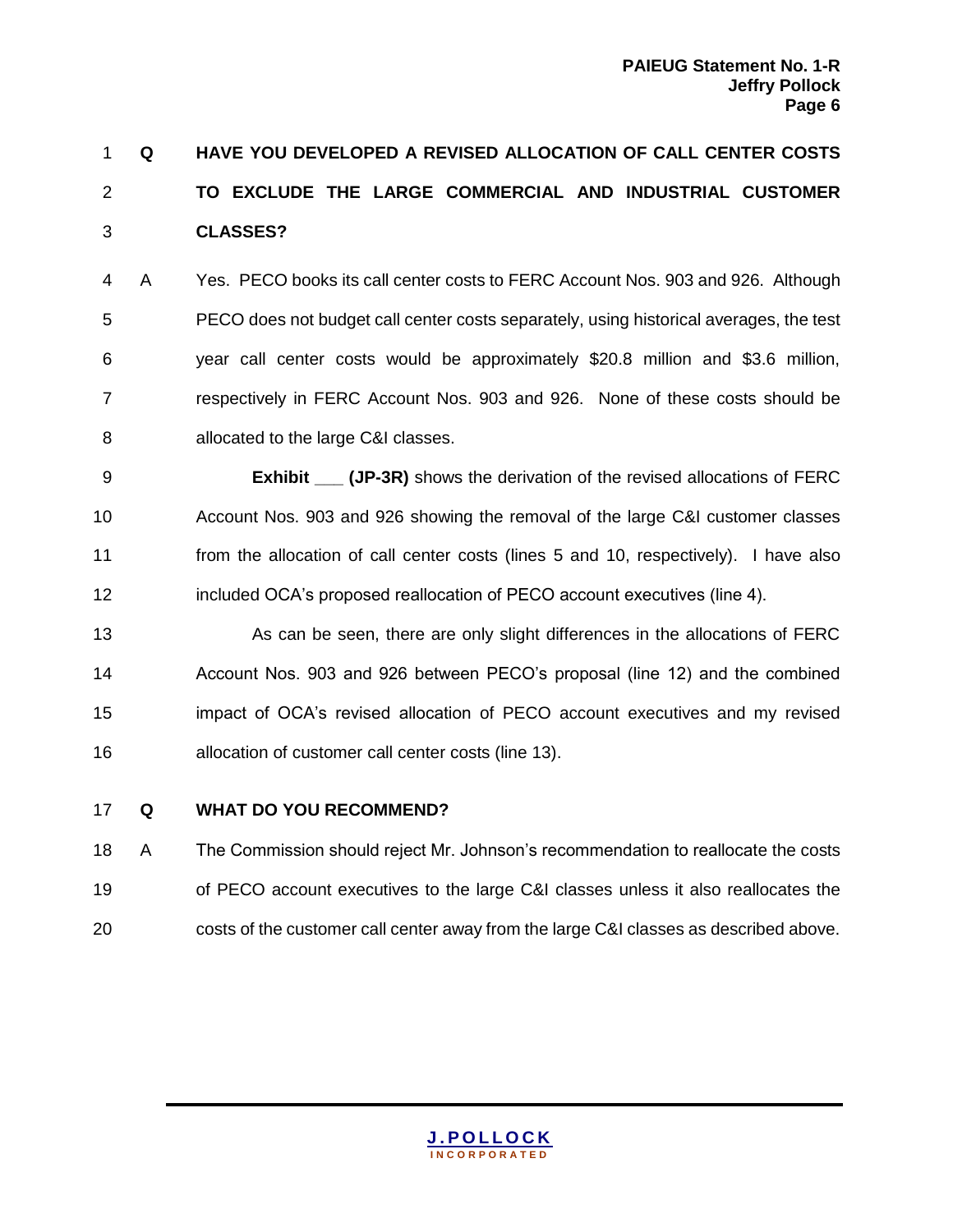#### **I&E Witness Mr. Kubas**

# **Q HOW IS MR. KUBAS PROPOSING TO SCALE-BACK PECO'S PROPOSED INCREASE TO THE VARIOUS CUSTOMER CLASSES?**

 A **Exhibit \_\_\_ (JP-4R)** provides an illustration of Mr. Kubas's scale-back proposal. Instead of scaling back the proposed increases uniformly relative to PECO's proposed increases, he is proposing a more targeted scale-back. To provide a perspective, I have shown the interclass subsidies at proposed rates under both PECO's proposed (line 1) and PAIEUG's updated revised (line 2) CCOSSs. PECO's proposed increase is shown on line 3.

 For example, in Step 1 Mr. Kubas assumes that PECO's proposed increase is scaled back by \$10 million or 7% (lines 4 and 5). The \$10 million would be used to eliminate the proposed increase for Rate PD and 40% of the proposed increase to 13 Rate GS. Both Rates GS and PD are currently providing returns above the system average. That is, they are above cost. However, although Rate HT is also above cost, Mr. Kubas is not proposing any scale-back for Rate HT in Step 1.

**In Step 2 Mr. Kubas would incrementally scale-back the increases for all**  customer classes except Rate EP (line 6). However, the proportion of the scale-back, (line 7) would vary between classes. For example, the proposed increase for Rate RH would be scaled back by 10%, while the Rate HT increase would be scaled back by 16%. Rate RH is currently below cost, while Rate HT is currently above cost. The other above-cost classes would be scaled back from 33% to 60%. Once again, the Rate HT scale-back would be less than for the other above-cost classes.

 Similarly, in Step 3 (lines 8 and 9), the Rate HT scale-back would be only 39%, while the other above-cost classes would be scaled back by between 85% and 89%.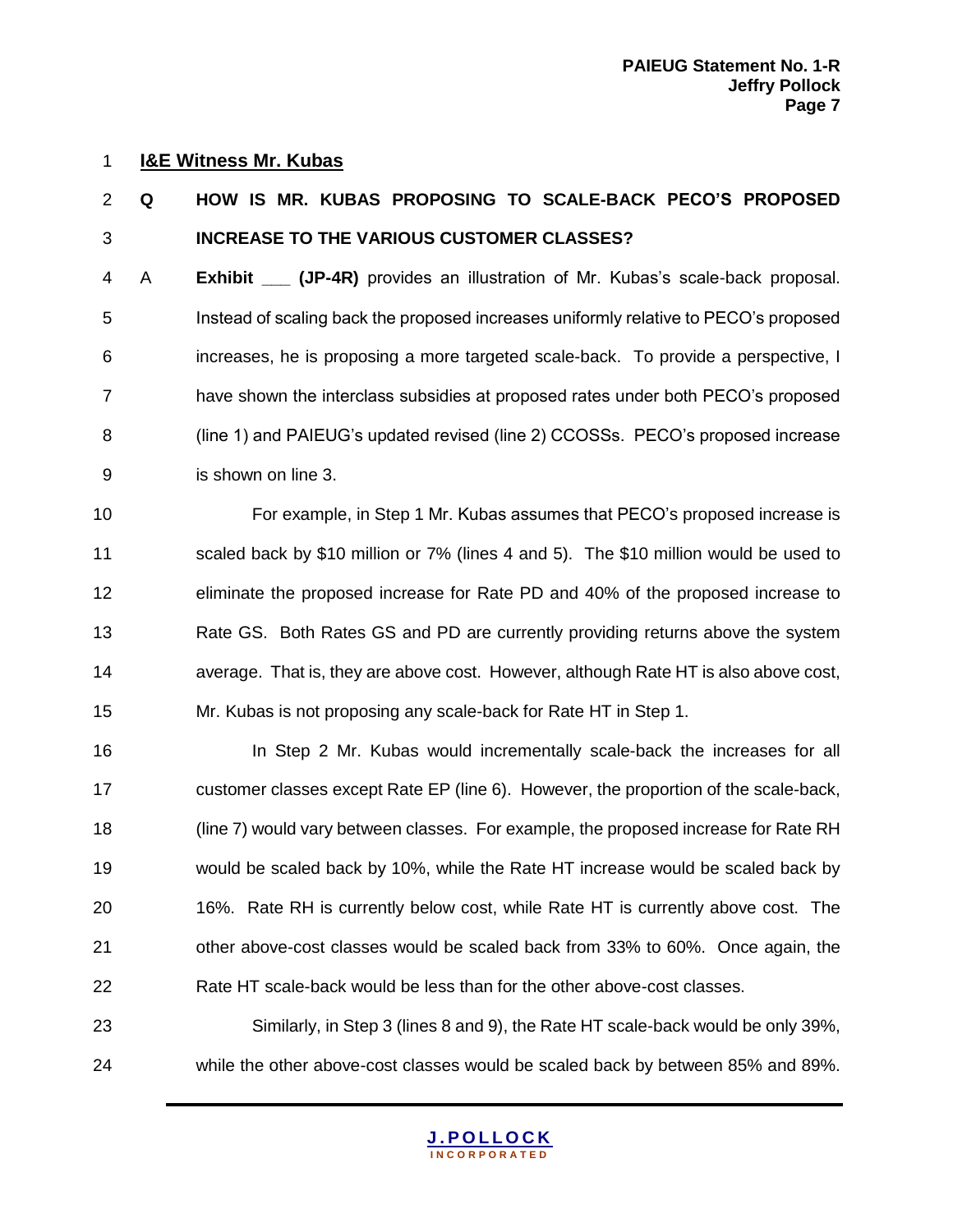- Ironically, the Rate HT scale-back would be lower than the proposed scale-back for Rate R, which is essentially at cost under PECO's CCOSS.
- Similar comparisons can be made in both Step 4 (lines 10 and 11) and Step 5 (lines 12 and 13) of Mr. Kubas's scale-back methodology.

# **Q WHAT ARE YOUR CONCERNS WITH MR. KUBAS'S SCALE-BACK METHODOLOGY?**

- A First, Rate HT is above cost, but it would receive a much lower scale-back than the other above-cost classes. Second, Rate EP would receive no scale-back; that is, even if PECO's proposed increase is scaled back by \$125 million (or 85%), Rate EP would receive the same increase as PECO is proposing.
- **Q SHOULD THE COMMISSION ADOPT MR. KUBAS'S PROPOSED SCALE-BACK**

#### **METHODOLOGY?**

- A No. Mr. Kubas has failed to demonstrate that his proposed scale-back methodology would result in moving all rates closer to cost at successively lower revenue requirements. Further, he fails to treat the above-cost classes equally. Finally, Rate EP would receive no reduction from PECO's proposed increase even if its requested increase is scaled back by up to 85%.
- **Q WHAT DO YOU RECOMMEND?**
- A Mr. Kubas's scale-back methodology is arbitrary, and he has failed to demonstrate that it would move all rates closer to cost under any of the illustrative scenarios. Accordingly, the Commission should reject Mr. Kubas's proposed scale-back methodology and instead adopt a proportional scale-back as I recommend in my direct testimony.

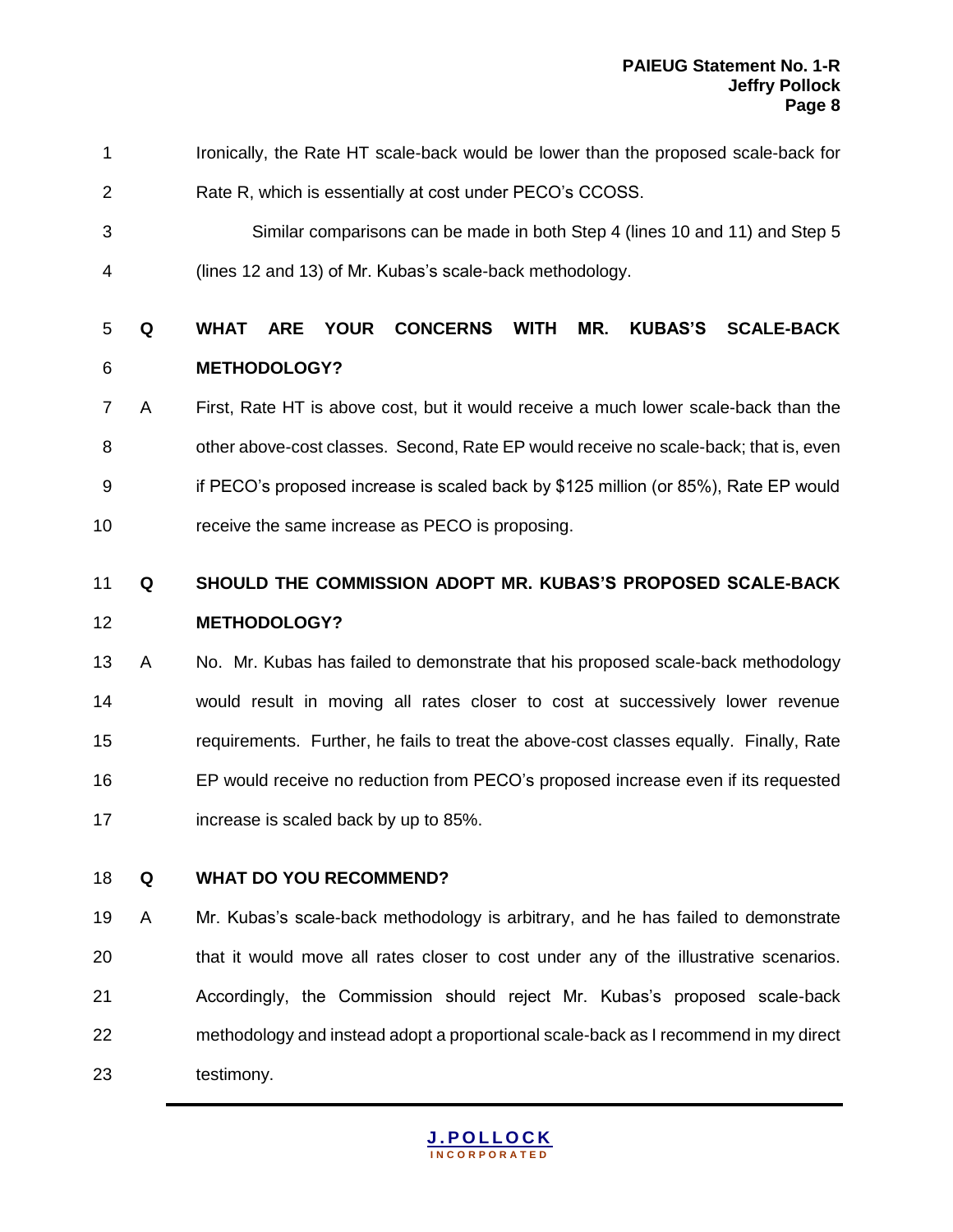# **Q IF THE COMMISSION DECIDES NOT TO DO A PROPORTIONAL SCALE-BACK, WHAT WOULD YOU RECOMMEND?**

- A My recommendation would be to scale-back the above-cost classes by roughly the same proportions. In other words, the Rate HT scale-back should be comparable to the corresponding scale-backs for Rates GS, PD and Lighting. Further, as discussed below, Rate EP would be much closer to cost under PAIEUG's updated revised CCOSS. Accordingly, Rate EP should receive at least a proportional scale-back.
- **Q WHAT IS YOUR UNDERSTANDING OF MR. KUBAS'S POSITION ON WHETHER**

### **THERE SHOULD BE ANY CHANGES IN CUSTOMER CHARGES?**

 A Mr. Kubas appears to be recommending no change in customer charges in this proceeding. However, most of his discussion pertained to the Rate R and Rate RH 12 Customer charges.<sup>2</sup> It is unclear whether his recommendation extends to all rates.

### **Q DO YOU AGREE WITH HIS RECOMMENDATION?**

14 A No. As I stated in my direct testimony, the current Rate HT Customer charge is below the allocated customer-related costs as derived in PECO's CCOSS. Even before any rate increase, PECO's CCOSS indicates that the Rate HT customer-related costs are 17 approximately  $$333/m$  onth.<sup>3</sup> This is \$33 per month higher than the current Rate HT Customer charge. At PECO's claimed rate of return, the Rate HT customer cost would 19 be \$345.4 Accordingly, if PECO is authorized to change delivery rates in this case, the Rate HT Customer charge should be increased.



 $\overline{a}$ <sup>2</sup> I&E Statement No. 3, Direct Testimony of Joseph Kubas at 42-46.

PECO Energy Company Statement No. 6, Direct Testimony of Jiang Ding, Exhibit JD-4 at 2.

 *Id.*, at 4.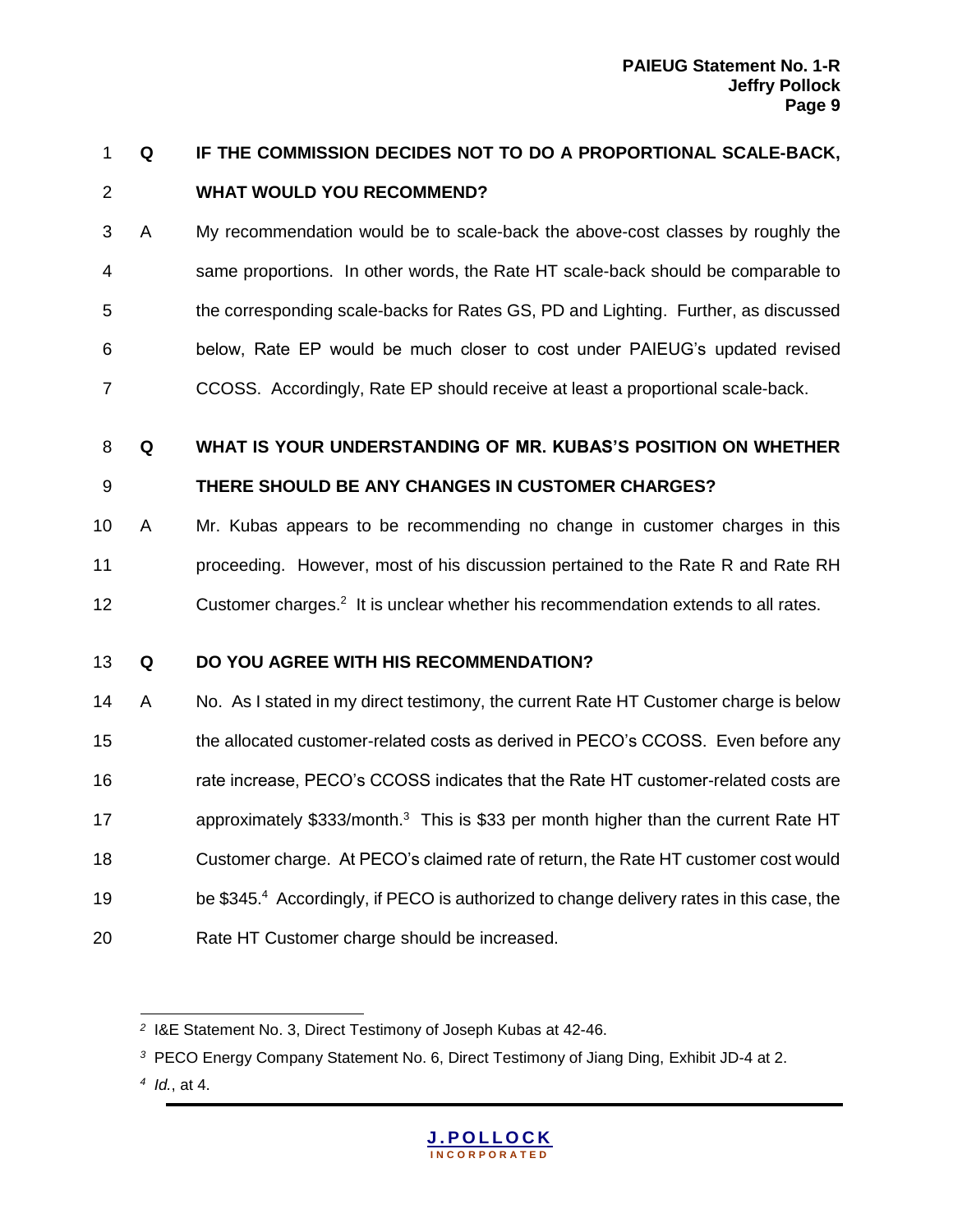#### 1 **Updated Revised Class Cost-of-Service Study**

# 2 **Q HAVE YOU UPDATED YOUR PRELIMINARY REVISED CLASS COST-OF-**3 **SERVICE STUDY?**

 A Yes. As discussed in my direct testimony, the preliminary revised CCOSS was based on the assumption that \$32 million of distribution investment is associated with transmission facilities that failed the Seven Factor Test and were re-functionalized to distribution. Since completing my direct testimony, PECO responded to PAIEUG's Interrogatory Set No. V, which requested a more detailed description of the re- functionalized transmission facilities. A copy of PECO's Response is provided in **Exhibit \_\_\_ (JP-5R)**.

11 As can be seen, PECO has now identified \$54.2 million (rather than \$32 12 million) of re-functionalized transmission plant. Table 1R summarizes the re-13 functionalized transmission plant by FERC Account.

| Table 1R<br><b>Re-Functionalized</b><br><b>Transmission Investment</b><br>by FERC Account |              |  |  |  |  |  |  |
|-------------------------------------------------------------------------------------------|--------------|--|--|--|--|--|--|
| <b>FERC</b><br><b>Account No.</b><br><b>Amount</b>                                        |              |  |  |  |  |  |  |
| 360                                                                                       | \$535,103    |  |  |  |  |  |  |
| 361                                                                                       | \$3,539,002  |  |  |  |  |  |  |
| 362                                                                                       | \$31,879,011 |  |  |  |  |  |  |
| 364                                                                                       | \$5,283,864  |  |  |  |  |  |  |
| 365                                                                                       | \$827,085    |  |  |  |  |  |  |
| 366                                                                                       | \$1,649,146  |  |  |  |  |  |  |
| 367                                                                                       | \$10,473,080 |  |  |  |  |  |  |
| <b>Total</b><br>\$54,186,291                                                              |              |  |  |  |  |  |  |
| Source:<br>PECO's Response to PAIEUG V-1.                                                 |              |  |  |  |  |  |  |

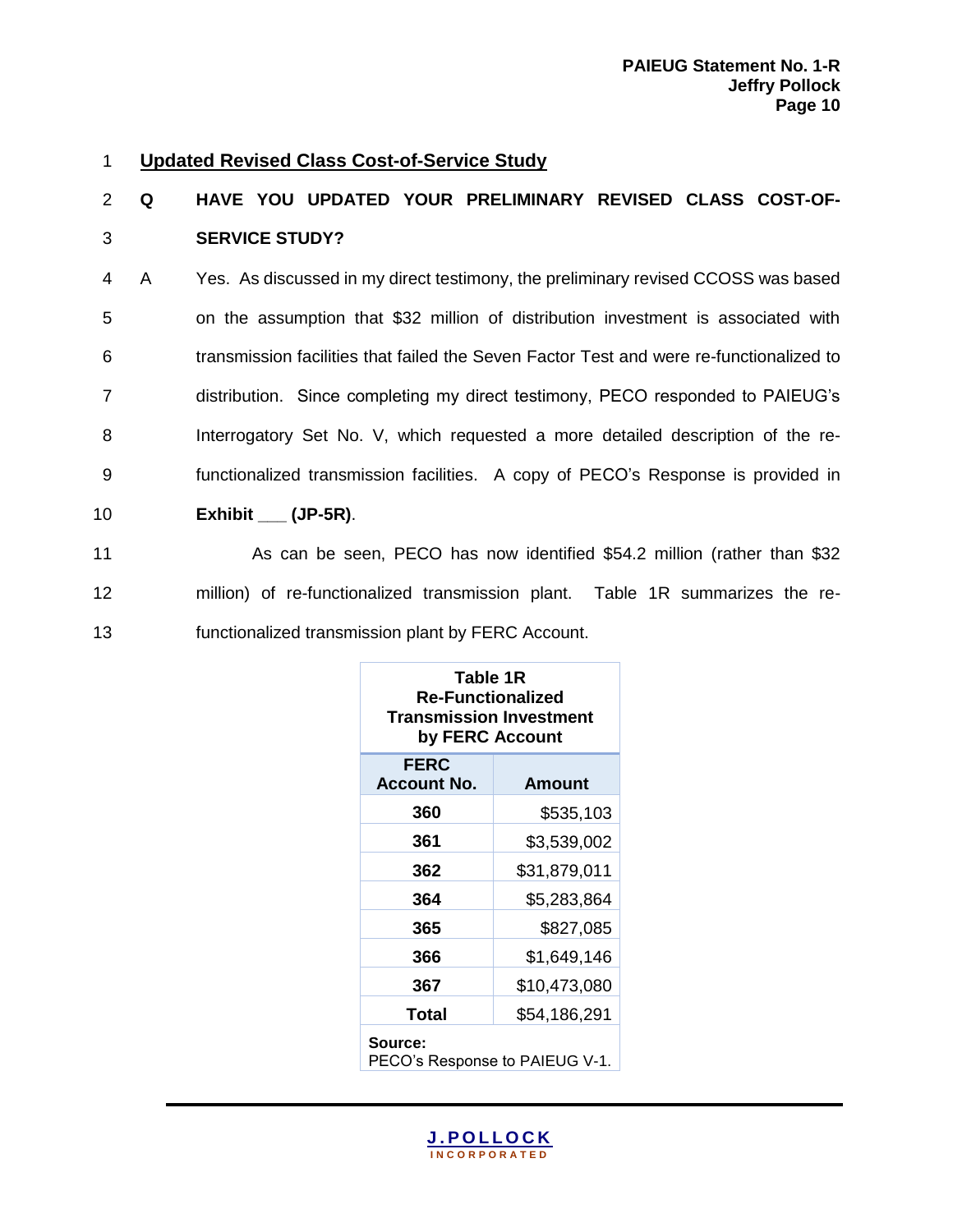As discussed in my direct testimony, the investment shown in Table 1R should be allocated to all customer classes, including the loads of those customers that take service at a transmission voltage. However, these transmission loads should be removed in allocating the remaining Primary HT investment.

# 5 **Q HAVE YOU UPDATED YOUR REVISED CLASS COST-OF-SERVICE STUDY**  6 **CONSISTENT WITH THE AMOUNT OF RE-FUNCTIONALIZED TRANSMISSION**  7 **FACILITIES AS DESCRIBED ABOVE?**

- 8 A Yes. The updated revised CCOSS is provided in **Exhibit (JP-6R)**. The results
- 9 are also summarized in Table 2R.

| Table 2R<br><b>Summary of Updated Revised</b><br><b>Class Cost-of-Service Study Results</b>                   |       |      |            |  |  |  |  |  |  |  |
|---------------------------------------------------------------------------------------------------------------|-------|------|------------|--|--|--|--|--|--|--|
| <b>Relative</b><br><b>Interclass</b><br>Subsidy*<br>Rate of<br>Rate of<br>(\$000)<br>Rate<br>Return<br>Return |       |      |            |  |  |  |  |  |  |  |
| R                                                                                                             | 5.51% | 0.96 | (\$9,805)  |  |  |  |  |  |  |  |
| RH                                                                                                            | 4.34% | 0.75 | (\$12,739) |  |  |  |  |  |  |  |
| GS                                                                                                            | 6.49% | 1.13 | \$10,471   |  |  |  |  |  |  |  |
| PD                                                                                                            | 6.55% | 1.14 | \$382      |  |  |  |  |  |  |  |
| HТ                                                                                                            | 6.92% | 1.20 | \$10,642   |  |  |  |  |  |  |  |
| ЕP                                                                                                            | 4.89% | 0.85 | (\$471)    |  |  |  |  |  |  |  |
| Lighting                                                                                                      | 7.04% | 1.22 | \$1,520    |  |  |  |  |  |  |  |
| Total                                                                                                         | 5.76% | 100  | (\$0)      |  |  |  |  |  |  |  |

**\* A negative (positive) amount indicates that the class is receiving (providing) a subsidy.** 

### 10 **Q DID YOU MAKE ANY OTHER CHANGES IN YOUR UPDATED REVISED CLASS**

#### 11 **COST-OF-SERVICE STUDY?**

- 12 A Yes. As discussed previously, I modified Mr. Johnson's proposed allocations of FERC
- 13 Account Nos. 903 and 926 by removing the large C&I customer classes from the

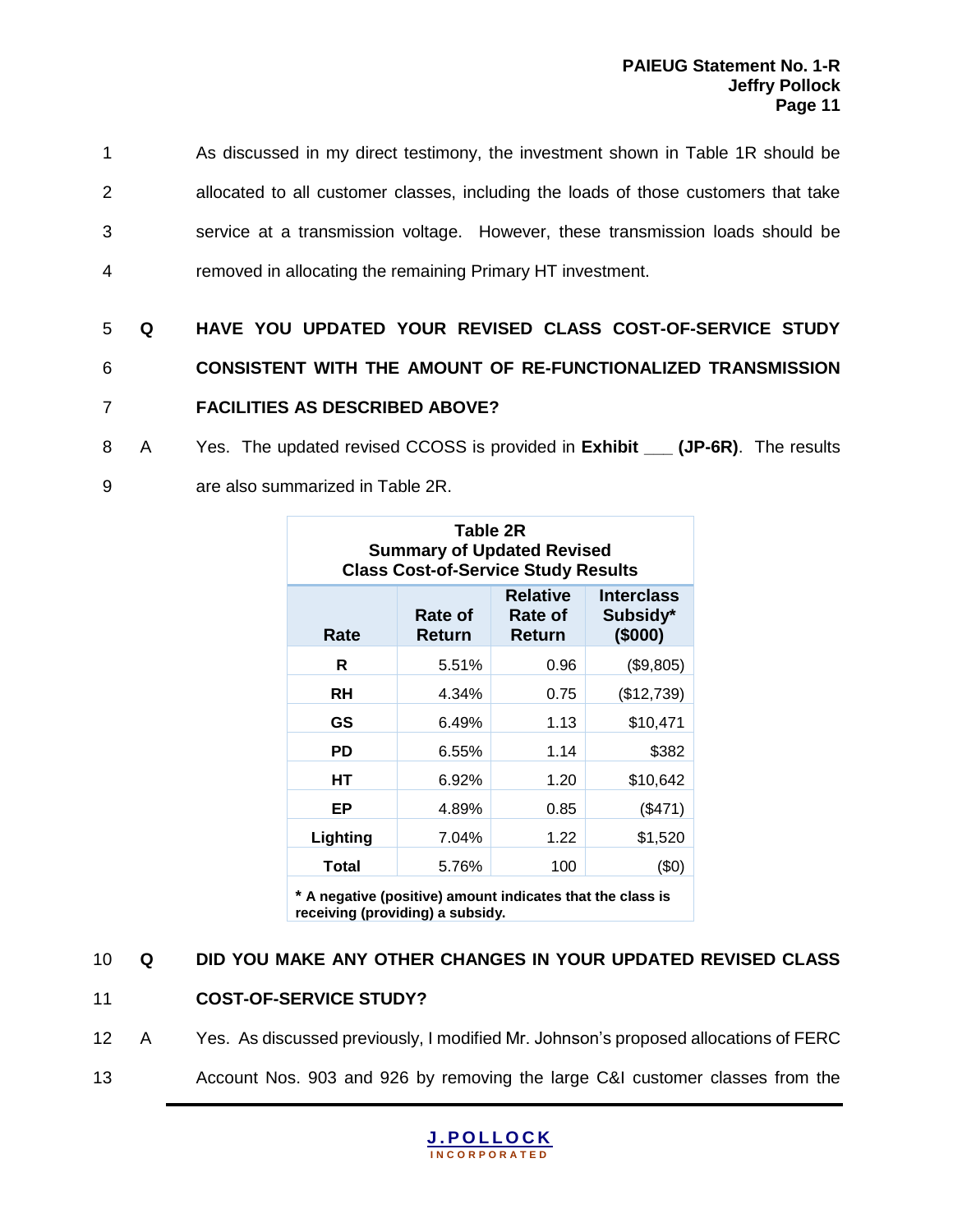allocation of call center costs charged to these accounts.

# **Q WHAT DO THE UPDATED REVISED CLASS-COST-OF-SERVICE STUDY RESULTS DEMONSTRATE?**

 A The updated revised CCOSS results demonstrate that Rates GS, PD, HT, and Lighting are all well above cost. Rate EP is closer to cost than under PECO's CCOSS, and all of the remaining classes are below cost.

**Q HAVE YOU UPDATED YOUR RECOMMENDED CLASS REVENUE ALLOCATION** 

 **TO REFLECT THE RESULTS OF THE UPDATED REVISED CLASS COST-OF-SERVICE STUDY?**

 A Yes. My updated class revenue allocation is shown in **Exhibit \_\_\_ (JP-7R)**. The resulting movement toward cost under this updated revenue allocation is shown in **Exhibit \_\_\_ (8R)**. As with my original recommendation, **Exhibit \_\_\_ (JP-8R)** demonstrates that my updated revised class revenue allocation would move all rates approximately 64% closer to cost, with the exception of Rates RH and EP. The exception is due to applying gradualism that would limit the increase to not exceed 1.3 16 times the system average distribution rate increase.

### **Conclusion**

#### **Q WHAT ADDITIONAL FINDINGS SHOULD THE COMMISSION MAKE BASED ON**

- **YOUR REBUTTAL TESTIMONY?**
- A The Commission should make the following additional findings:
- **Brade:** Reject Mr. Johnson's four changes to PECO's CCOSS;
- **If the Commission adopts Mr. Johnson's proposal to allocate PECO**  account executive expenses to the large C&I classes, it should also remove these classes from the allocation of the customer call center costs;

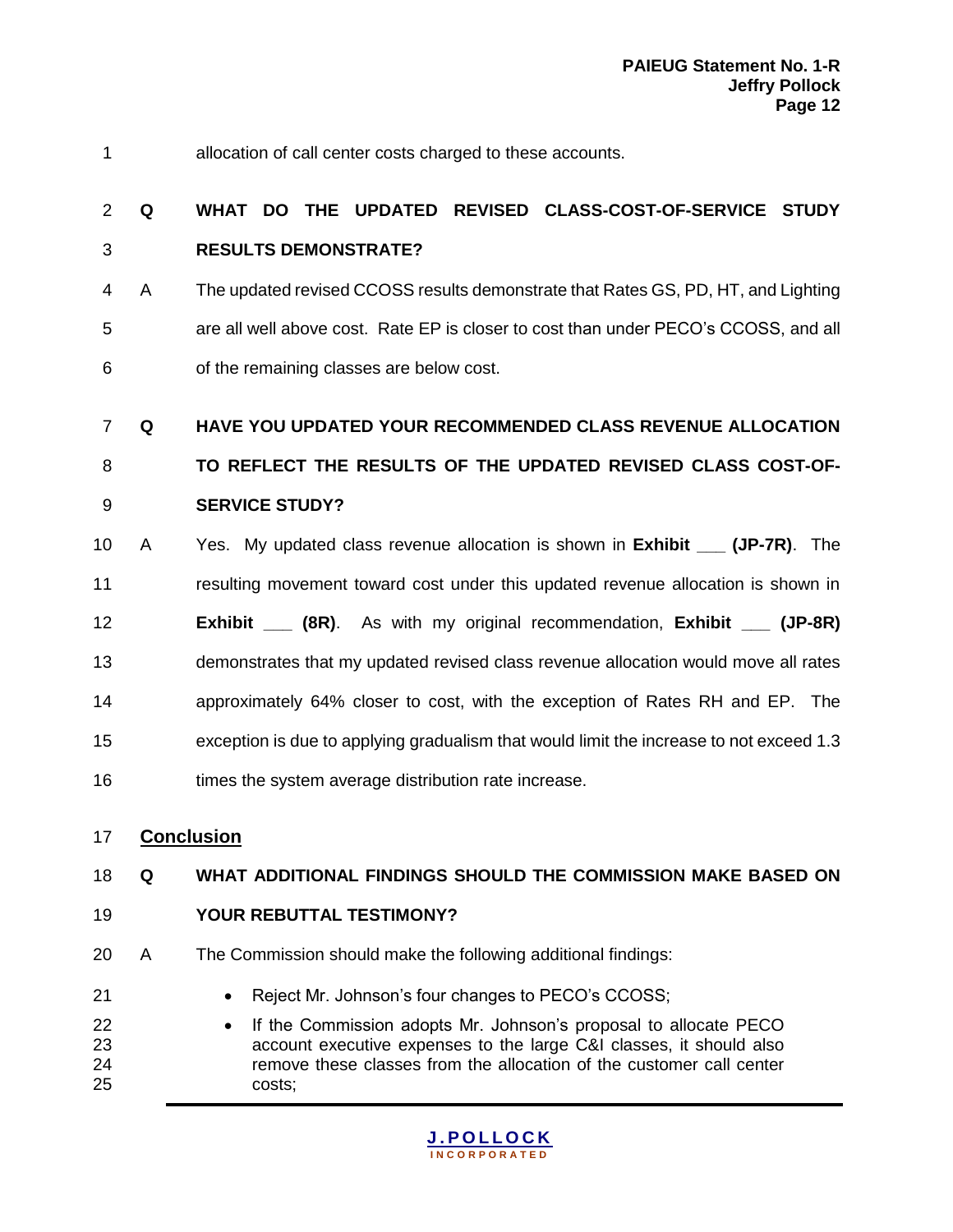|             | Accept the updated revised CCOSS as presented in Exhibit __<br>(JP-<br>$\bullet$<br>6R) for use in determining class revenue allocation;                           |
|-------------|--------------------------------------------------------------------------------------------------------------------------------------------------------------------|
| 3           | Reject Mr. Kubas's proposed scale-back methodology;<br>$\bullet$                                                                                                   |
| 4<br>5<br>6 | Scale-back the increases proportionally for all rates, or, in the<br>$\bullet$<br>alternative, scale-back all of the above-cost customer classes<br>uniformly; and |
| 8<br>9      | Increase the Rate HT Customer charge to reflect the customer-related<br>$\bullet$<br>costs as derived in PECO's CCOSS at the authorized revenue<br>requirement.    |
| 10          | DOES THIS CONCLUDE YOUR REBUTTAL TESTIMONY?                                                                                                                        |

11 A Yes.

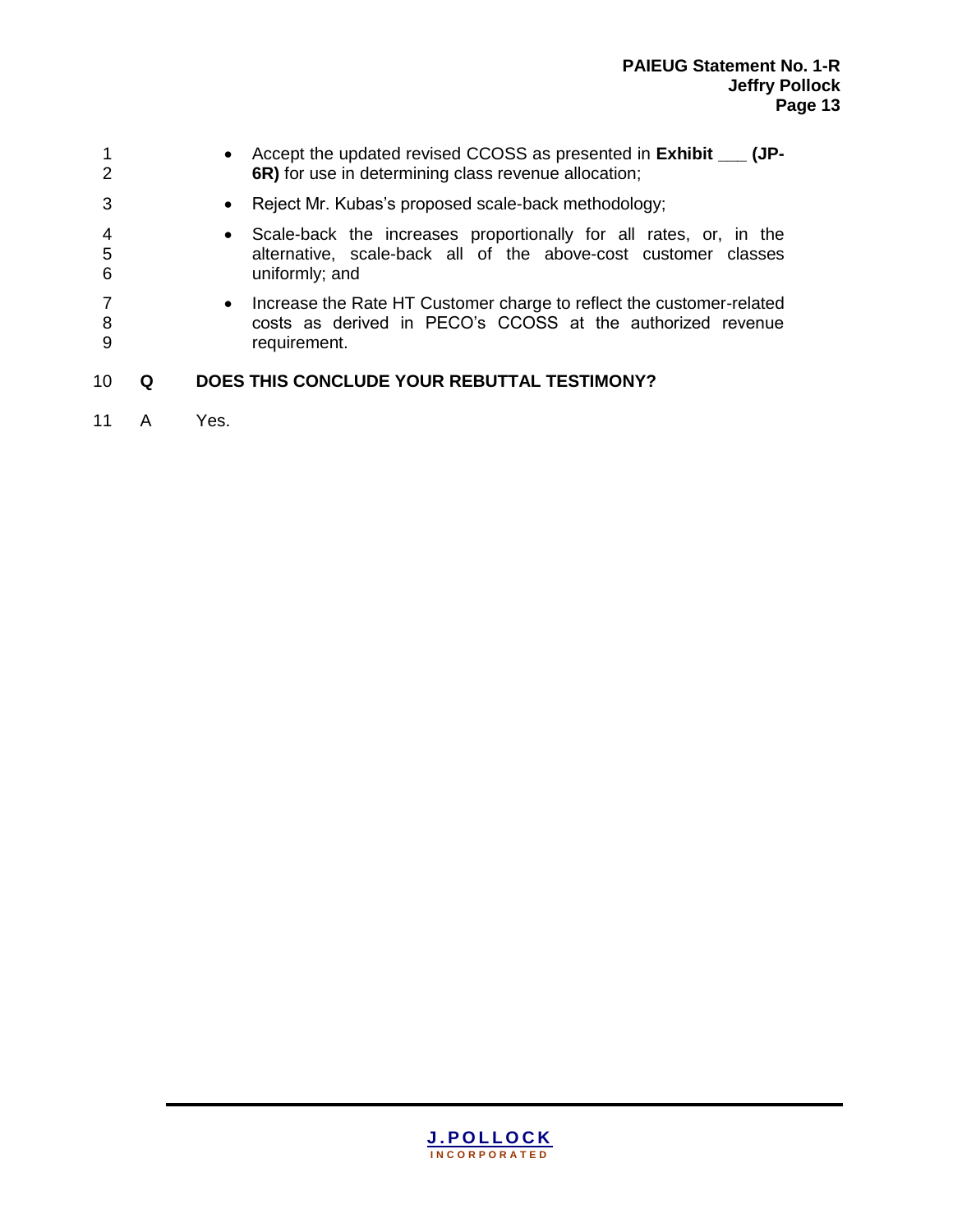### **BEFORE THE PENNSYLVANIA PUBLIC UTILITY COMMISSION**

Pennsylvania Public Utility Commission

v.

Docket No. R-2018-3000164

PECO Energy Company

| <b>Rebuttal Exhibits</b> |
|--------------------------|
| Ωf                       |
| <b>JEFFRY POLLOCK</b>    |
|                          |

On Behalf of

### **Philadelphia Area Industrial Energy Users Group**

July 24, 2018

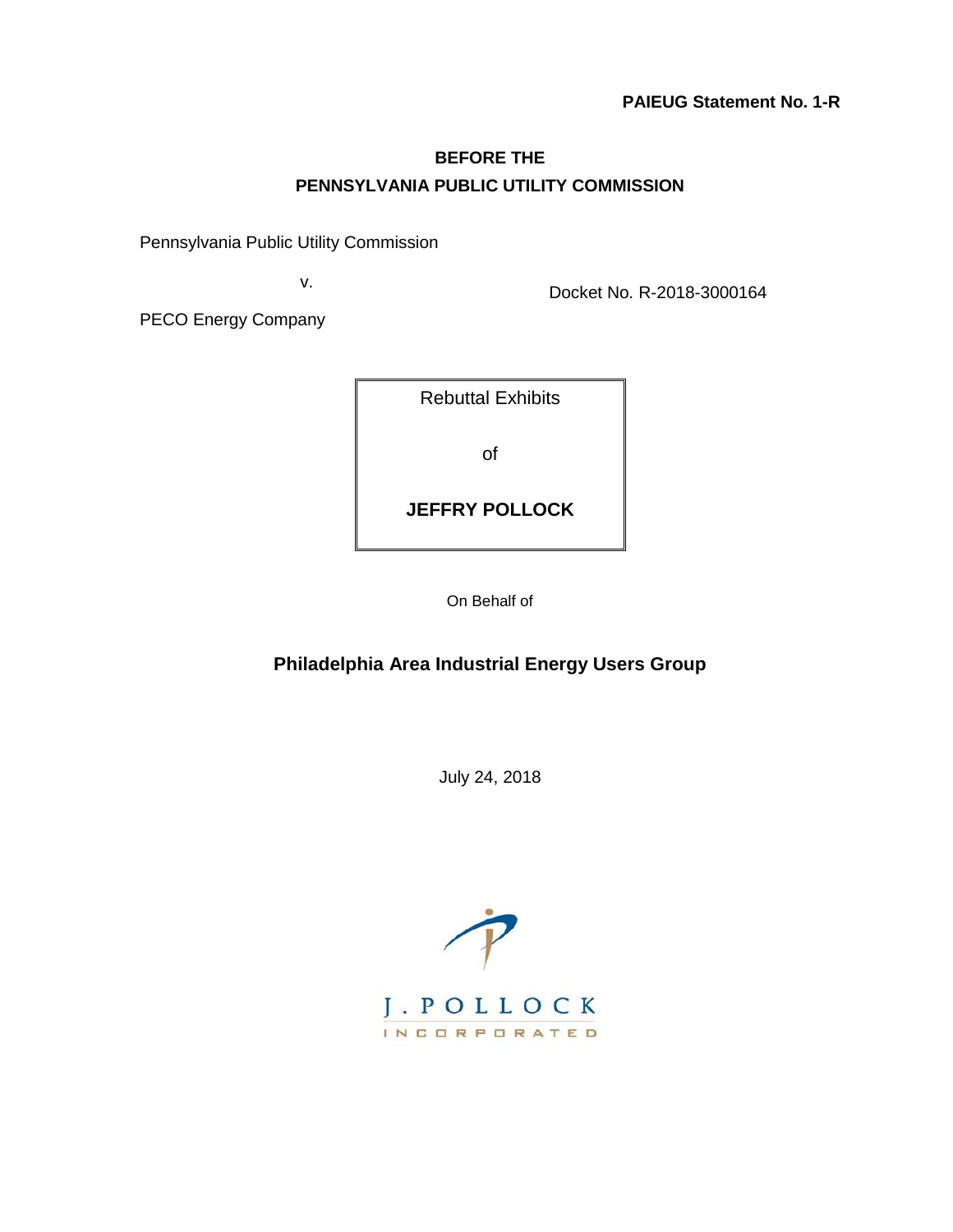| Utilities that Classify a Portion of their Distribution Network Investment as Customer-Related |  |
|------------------------------------------------------------------------------------------------|--|
|                                                                                                |  |

|      |                                             |                   | <b>FERC Account No.</b> |     |       |     |     |              |
|------|---------------------------------------------|-------------------|-------------------------|-----|-------|-----|-----|--------------|
| Line | <b>Utility</b>                              | Docket/Case No.   | 364                     | 365 | 366   | 367 | 368 | <b>Total</b> |
|      |                                             |                   | (1)                     | (2) | (3)   | (4) | (5) | (6)          |
| 1.   | Alabama Power Company                       | 18117 & 18416     | 100%                    | 50% | 100%  | 50% | 28% | 57%          |
| 2    | Ameren Missouri                             | ER-2011-0028      | 22%                     | 41% | 68%   | 68% | 57% | 50%          |
| 3    | Central Hudson Gas & Electric Company       | 17-E-0459         | 81%                     | 73% | 75%   | 76% | 46% | 71%          |
| 4    | Duquesne Light Company                      | R-2018-3000124    | 20%                     | 20% | 4%    | 4%  | 69% | 26%          |
| 5    | Georgia Power Company                       | D-36989           | 63%                     | 31% | 7%    | 8%  | 25% | 36%          |
| 6    | <b>Gulf Power Company</b>                   | D-160186-EI       | 45%                     | 20% | 6%    | 7%  | 27% | 24%          |
| 7    | <b>Kentucky Utilities</b>                   | 2016-00370        | 59%                     | 59% | 80%   | 80% | 47% | 59%          |
| 8    | Louisville Gas and Electric Company         | 2016-00371        | 59%                     | 59% | 64%   | 64% | 41% | 58%          |
| 9    | Metropolitan Edison                         | R-2016-2537349    | 73%                     | 82% | 0%    | 90% | 52% | 72%          |
| 10   | Minnesota Power                             | D-E-015/GR-16-664 | 47%                     | 47% | 27%   | 27% | 39% | 38%          |
| 11   | Mississippi Power Company                   | N/A               | 50%                     | 53% | 46%   | 59% | 51% | 52%          |
| 12   | New York State Electric & Gas Corporation   | 15-E-0283         | 50%                     | 50% | 50%   | 50% | 50% | 50%          |
| 13   | Niagara Mohawk Power Company                | 17-E-0238         | 53%                     | 52% | 50%   | 50% | 0%  | 40%          |
| 14   | Northern States Power Company               | E002/GR-15-826    | 56%                     | 56% | 65%   | 65% | 59% | 61%          |
| 15   | PECO Energy Company: Electric Division      | R-2018-3000164    | 28%                     | 28% | 28%   | 24% | 0%  | 24%          |
| 16   | Pennsylvania Electric Company               | R-2016-2537352    | 74%                     | 84% | 0%    | 82% | 62% | 76%          |
| 17   | Duke Energy Progress, LLC                   | E-2, Sub 1142     | 86%                     | 86% | 76%   | 76% | 29% | 68%          |
| 18   | Rochester Gas and Electric Corporation      | C-15-E-0285       | 50%                     | 50% | 50%   | 50% | 50% | 50%          |
| 19   | South Carolina Electric & Gas Company       | D-2012-218-E      | 40%                     | 40% | 0%    | 0%  | 32% | 39%          |
| 20   | Tampa Electric Company                      | D-130040-EI       | 67%                     | 11% | 9%    | N/A | 24% | 25%          |
| 21   | Virginia Electric Power Company             | C-PUE-2015-00027  | 41%                     | 16% | 17%   | 17% | 9%  | 18%          |
| 22   | West Penn Power Company                     | R-2016-2537359    | 82%                     | 92% | $0\%$ | 87% | 71% | 75%          |
| 23   | <b>Wisconsin Public Service Corporation</b> | 6690-UR-124       | 75%                     | 65% | 0%    | 63% | 52% | 64%          |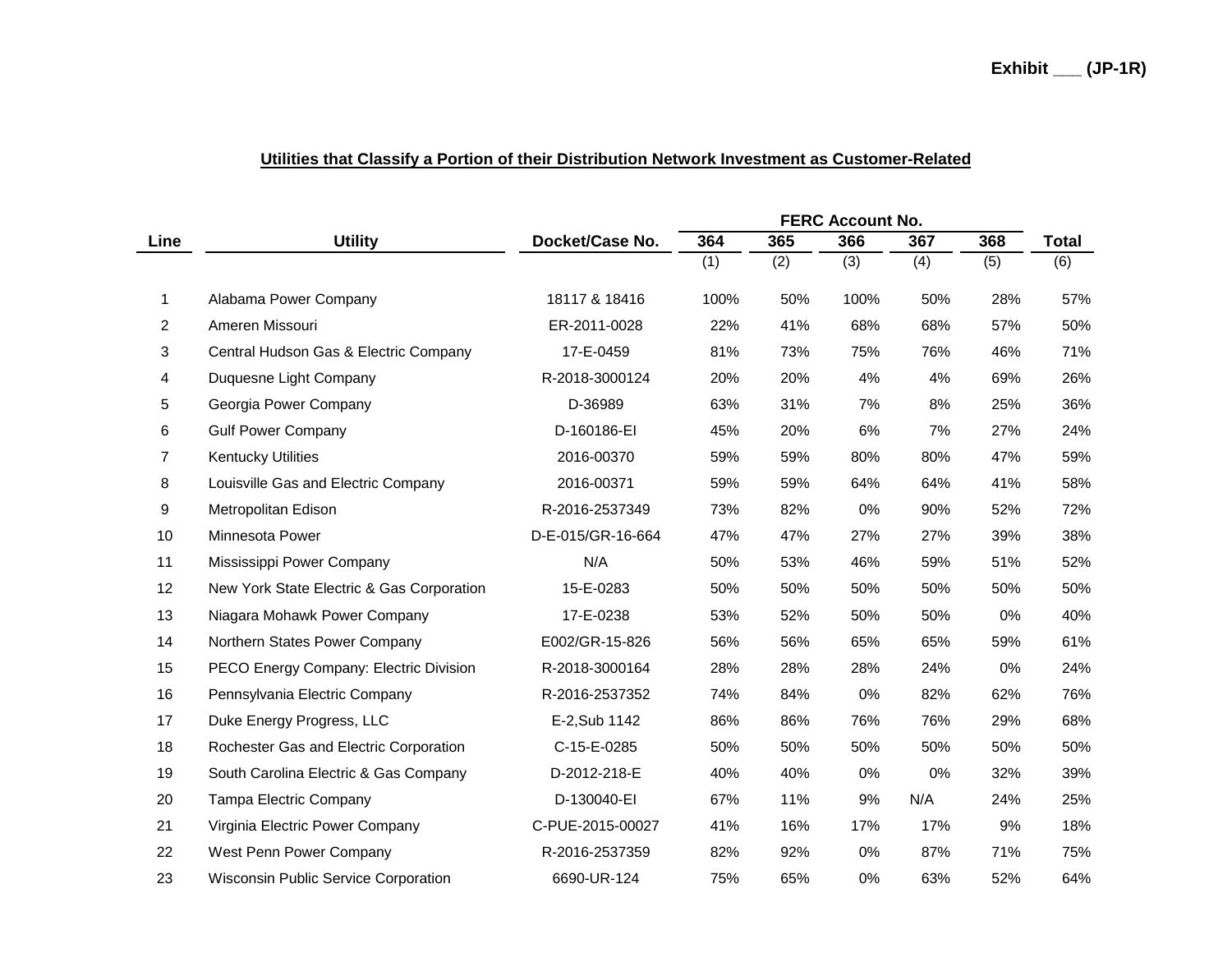Pennsylvania Public Utility Commission v. PECO Energy Company – Electric Division

Docket No. R-2018-3000164

Response of PECO Energy Company To Interrogatories of the Philadelphia Area Industrial Energy Users Group PAIEUG Set I Response Date: 05/16/2018

### PAIEUG-I-3

Referring to PECO's Response to OCA-I-16:

- a. Please identify the FERC Account numbers in which call center costs are booked.
- b. Please state whether and the extent in which large commercial or industrial customers use the call center.

#### RESPONSE:

- a. Because PECO does not budget by FERC Account, the information necessary to provide a breakdown of call center costs is not available. For historical call center costs, the charges have been recorded to FERC accounts 903000 (Customer records & collection expenses) and 926000 (Employee pensions & benefits).
- b. Large commercial and industrial customers do not use the call center.

Responsible Witness: Jiang Ding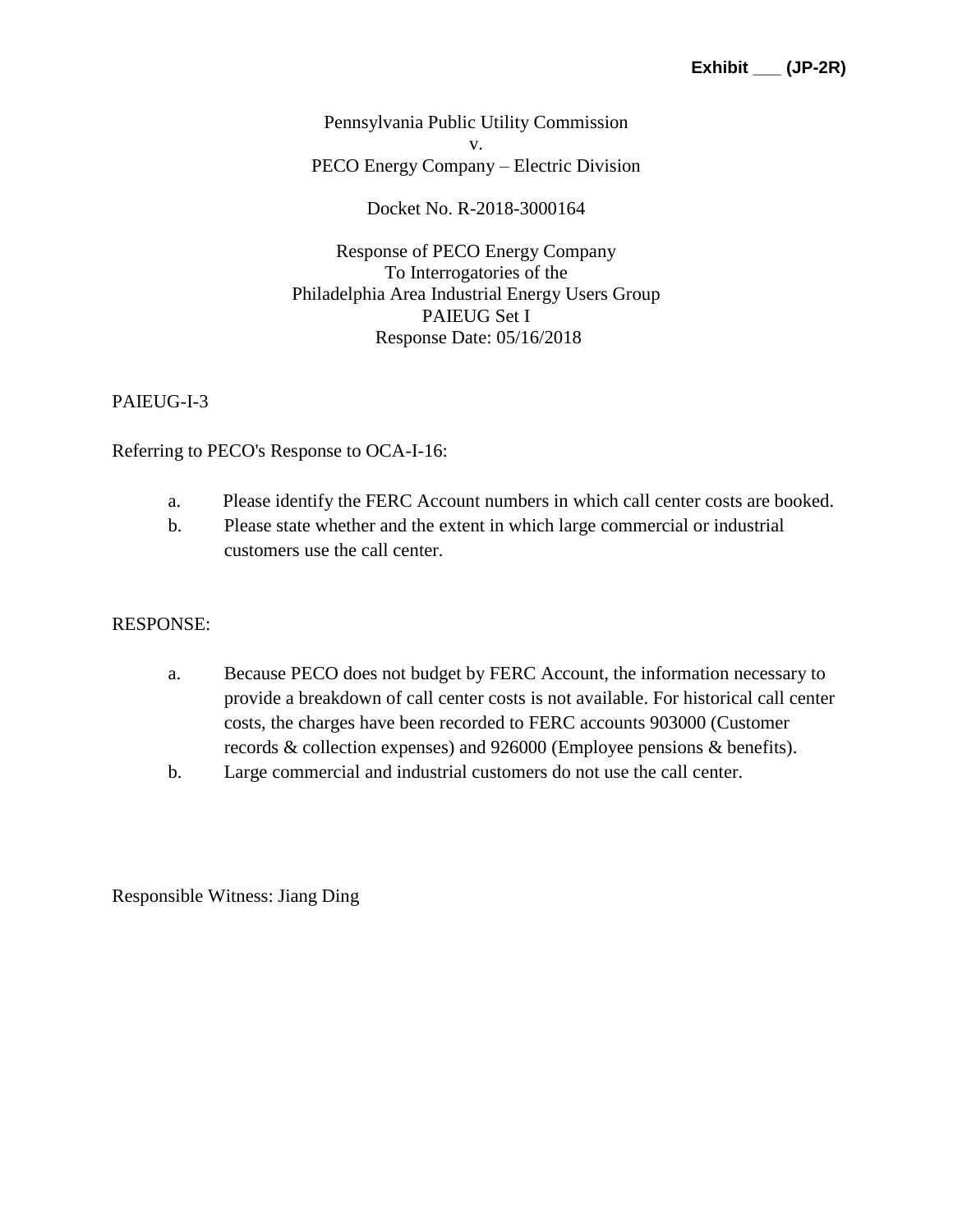#### **PECO Energy Company Revised Allocation of Customer Call Center Costs Charged to FERC Account Nos. 903 and 906 (Dollar Amounts in 000) Test Year Ending December 31, 2019**

| <b>Line</b>    | <b>Description</b>             | <b>Allocator</b> | <b>Total</b> | <b>Residential</b> | <b>Residential</b><br><b>Heating</b> | General<br><b>Service</b> | Primary<br><b>Distribution</b> | High<br><b>Tension</b> | <b>Electric</b><br><b>Propulsion</b> | <b>Lighting</b> |
|----------------|--------------------------------|------------------|--------------|--------------------|--------------------------------------|---------------------------|--------------------------------|------------------------|--------------------------------------|-----------------|
|                |                                | (1)              | (2)          | (3)                | (4)                                  | (5)                       | (6)                            | (7)                    | (8)                                  | (9)             |
|                | <b>FERC Account No. 903</b>    |                  |              |                    |                                      |                           |                                |                        |                                      |                 |
|                | Allocation per PECO            | <b>CUSTREC</b>   | \$71,133     | \$52,892           | \$7,949                              | \$5,970                   | \$533                          | \$3,330                | \$14                                 | \$444           |
| $\overline{2}$ | <b>Call Center Related</b>     |                  | 20,811       | 15,474             | 2,326                                | 1,747                     | 156                            | 974                    | 4                                    | 130             |
| 3              | Other                          |                  | 50,322       | 37,418             | 5,623                                | 4,224                     | 377                            | 2,356                  | 10                                   | 314             |
| 4              | PECO Account Executives Adj.   | <b>OCA</b>       | (0)          | (3,016)            | (453)                                | 2,016                     | 55                             | 1,348                  | 75                                   | (25)            |
| 5              | Call Center Adjustment         |                  | (0)          | 2,487              | 374                                  | (1,747)                   | (156)                          | (974)                  | (4)                                  | 21              |
| 6              | <b>Revised Allocation</b>      |                  | \$71,133     | \$52,363           | \$7,869                              | \$6,240                   | \$432                          | \$3,704                | \$85                                 | \$439           |
|                | <b>FERC Account No. 926</b>    |                  |              |                    |                                      |                           |                                |                        |                                      |                 |
| 7              | Allocation per PECO            | <b>SALWAGES</b>  | \$32,618     | \$19,290           | \$3,875                              | \$5,082                   | \$224                          | \$3,566                | \$200                                | \$382           |
| 8              | <b>Call Center Related</b>     |                  | 3,596        | 2,127              | 427                                  | 560                       | 25                             | 393                    | 22                                   | 42              |
| 9              | Other                          |                  | 29,021       | 17,163             | 3,447                                | 4,522                     | 199                            | 3,173                  | 178                                  | 340             |
| 10             | Call Center Adjustment         |                  | 0            | 819                | 165                                  | (560)                     | (25)                           | (393)                  | (22)                                 | 16              |
| 11             | <b>Revised Allocation</b>      |                  | \$32,618     | \$20,109           | \$4,039                              | \$4,522                   | \$199                          | \$3,173                | \$178                                | \$398           |
|                | Total Account Nos. 903 and 926 |                  |              |                    |                                      |                           |                                |                        |                                      |                 |
| 12             | Allocation per PECO            |                  | \$103,751    | \$72,182           | \$11,823                             | \$11,052                  | \$757                          | \$6,896                | \$214                                | \$826           |
| 13             | <b>Revised Allocation</b>      |                  | \$103,751    | \$72,472           | \$11,908                             | \$10,762                  | \$632                          | \$6,877                | \$263                                | \$838           |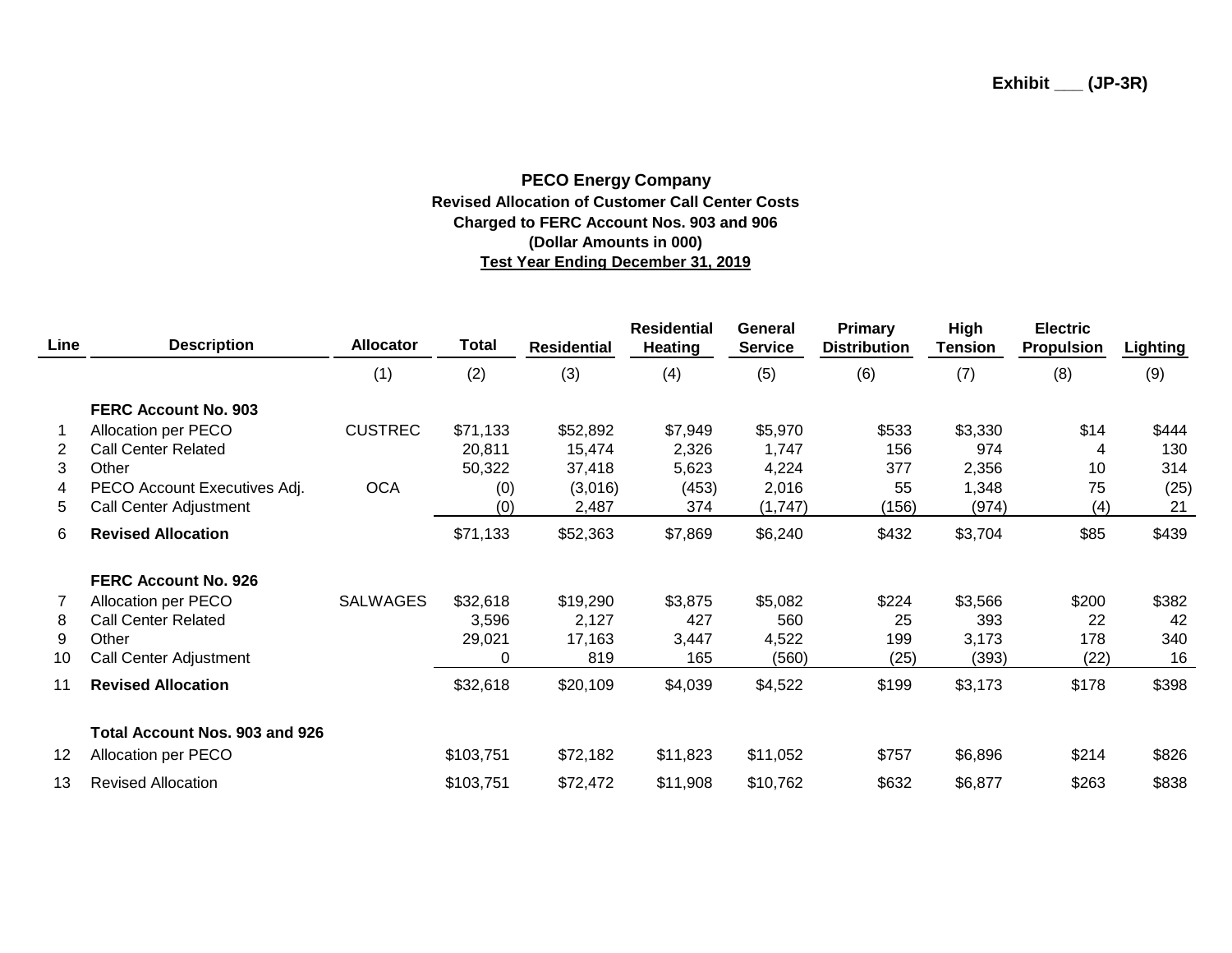### **PECO Energy Company Electric Class Cost of Service Study (\$000) For Future Test Year Ended December 31, 2019 I&E PROPOSED SCALE-BACK STEPS**

| <b>Total</b> |                                  |              |               |                |                    |                |                |                |                |           |
|--------------|----------------------------------|--------------|---------------|----------------|--------------------|----------------|----------------|----------------|----------------|-----------|
| Line         | <b>Description</b>               | <b>Total</b> | <b>Rate R</b> | <b>Rate RH</b> | <b>Residential</b> | <b>Rate GS</b> | <b>Rate PD</b> | <b>Rate HT</b> | <b>Rate EP</b> | Lighting  |
|              |                                  | (1)          | (2)           | (3)            | (4)                | (5)            | (6)            | (7)            | (8)            | (9)       |
|              | <b>Subsidy at Proposed Rates</b> |              |               |                |                    |                |                |                |                |           |
|              | <b>PECO Proposed</b>             | \$0          | \$56          | (\$8,892)      | (\$8,836)          | \$6,624        | \$179          | \$2,956        | (\$1,291)      | \$368     |
| 2            | <b>PAIEUG Revised</b>            | (\$0)        | (\$9,805)     | (\$12,739)     | (\$22,544)         | \$10,471       | \$382          | \$10,642       | (\$471)        | \$1,520   |
| 3            | <b>Proposed Increase</b>         | \$146,991    | \$80,680      | \$20,076       | \$100,756          | \$23,143       | \$810          | \$19,971       | \$1,161        | \$1,150   |
| 4            | Step 1                           | (\$10,000)   | \$0           | \$0            | \$0                | (\$9,190)      | (\$810)        | \$0            | \$0            | \$0       |
| 5            | % Scale Back                     | 7%           | 0%            | 0%             | 0%                 | 40%            | 100%           | 0%             | 0%             | 0%        |
| 6            | Step 2                           | (\$35,000)   | (\$14,607)    | (\$2,103)      | (\$16,710)         | (\$14,000)     | (\$810)        | (\$3,100)      | \$0            | (\$380)   |
| 7            | % Scale Back                     | 24%          | 18%           | 10%            | 17%                | 60%            | 100%           | 16%            | 0%             | 33%       |
| 8            | Step 3                           | (\$70,000)   | (\$34,724)    | (\$5,001)      | (\$39,725)         | (\$20,690)     | (\$810)        | (\$7,800)      | \$0            | (\$975)   |
| 9            | % Scale Back                     | 48%          | 43%           | 25%            | 39%                | 89%            | 100%           | 39%            | 0%             | 85%       |
| 10           | Step 4                           | (\$100,000)  | (\$51,842)    | (\$7,466)      | (\$59,308)         | (\$26,732)     | (\$810)        | (\$12,000)     | \$0            | (\$1,150) |
| 11           | % Scale Back                     | 68%          | 64%           | 37%            | 59%                | 116%           | 100%           | 60%            | 0%             | 100%      |
| 12           | Step 5                           | (\$125,000)  | (\$66,293)    | (\$9,547)      | (\$75,840)         | (\$31,900)     | (\$810)        | (\$15,300)     | \$0            | (\$1,150) |
| 13           | % Scale Back                     | 85%          | 82%           | 48%            | 75%                | 138%           | 100%           | 77%            | 0%             | 100%      |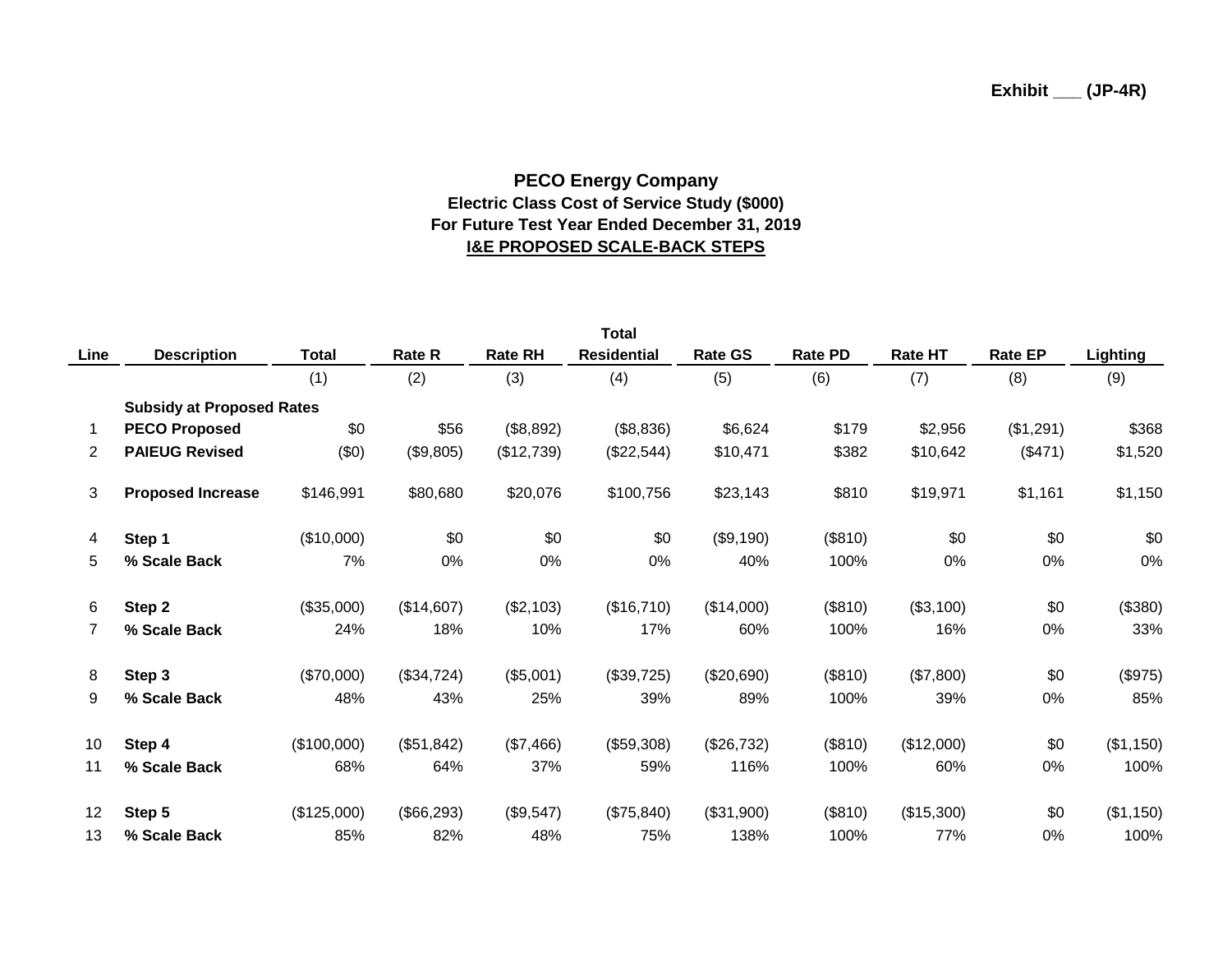Pennsylvania Public Utility Commission v. PECO Energy Company – Electric Division

Docket No. R-2018-3000164

Response of PECO Energy Company To Interrogatories of the Philadelphia Area Industrial Energy Users Group PAIEUG Set V

Response Date: 06/28/2018

#### PAIEUG-V-1

Please refer to PECO Energy Company Statement No. 6-R, Rebuttal Testimony of Alan Cohn, in *Pennsylvania Public Utility Commission v. PECO Energy Company – Electric Division*. On pages 9-10 of Statement No. 6-R, Mr. Cohn notes that PECO transferred approximately \$32 million of assets from transmission to distribution accounts. Please provide a detailed description of the facilities that were transferred, including a breakdown of the amount of investment by FERC account.

#### RESPONSE:

Attachment PAIEUG-V-1(a) provides the net assets of \$21M that were transferred from transmission to distribution in 2009. The Company transferred an additional approximately \$12M from transmission to distribution in 2013. Refer to Attachment PAIEUG-V-1(b). The 2013 transfer was a transfer/reclassification of equipment from transmission to high voltage distribution within the distribution plant function account. The dollar amounts were included in the 2009 transfers. The level of detail provided in Attachment PAIEUG-V-1(a) and Attachment PAIEUG-V-1(b) is limited to the assets transferred from transmission to distribution. Otherwise, PECO does not maintain Property, Plant and Equipment records by operating voltage.

Responsible Witness: Jiang Ding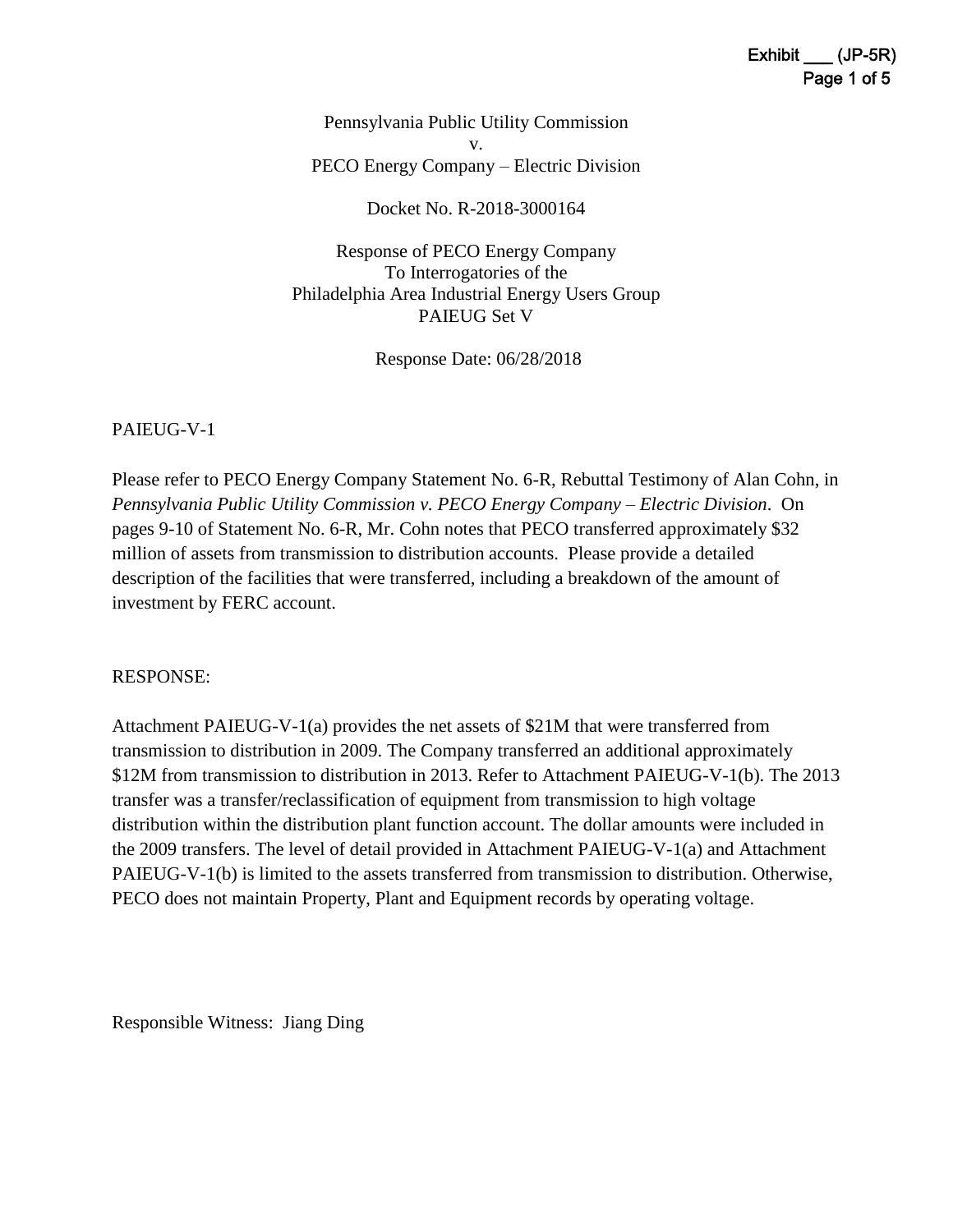**Attachment PAIEUG-V-1(a)**

#### **PECO Asset Transfers in 2009**

| Sum of activity_cost                      |                          |
|-------------------------------------------|--------------------------|
| asset_location                            | major_location           |
| 0035 Delchester Division                  | <b>PECO Distributio</b>  |
| 0035 Delchester Division                  | <b>PECO Distribution</b> |
| 0035 Delchester Division                  | <b>PECO Distribution</b> |
| 0035 Delchester Division                  | <b>PECO Distributio</b>  |
| 0035 Delchester Division                  | <b>PECO Distributio</b>  |
| 0035 Delchester Division Total            |                          |
| 0726 Schuylkill Sub. 66-13kv              | <b>PECO Transmiss</b>    |
| 0726 Schuylkill Sub. 66-13kv Total        |                          |
| 0727 Grays Ferry Substatn 220-66kv        | <b>PECO Transmiss</b>    |
| 0727 Grays Ferry Substatn 220-66kv Total  |                          |
| 0731 Richmond Substation 220kv            | <b>PECO Transmiss</b>    |
| 0731 Richmond Substation 220ky Total      |                          |
| 0732 Delaware Sub 132-66-13kv             | <b>PECO Transmiss</b>    |
|                                           |                          |
| 0732 Delaware Sub 132-66-13kv Total       |                          |
| 0733 Westmoreland Sub 66kv                | <b>PECO Transmiss</b>    |
| 0733 Westmoreland Sub 66kv Total          |                          |
| 0735 Byberry Sub 220-132-66kv             | <b>PECO Transmiss</b>    |
| 0735 Byberry Sub 220-132-66kv Total       |                          |
| 0736 Waneeta Substation 220-132kv         | <b>PECO Transmiss</b>    |
| 0736 Waneeta Substation 220-132kv Total   |                          |
| 0737 Southwark Sub 66-13kv                | <b>PECO Transmiss</b>    |
| 0737 Southwark Sub 66-13kv                | <b>PECO Transmiss</b>    |
| 0737 Southwark Sub 66-13kv Total          |                          |
| 0740 Island Road Substation               | <b>PECO Transmiss</b>    |
| 0740 Island Road Substation               | <b>PECO Transmiss</b>    |
| 0740 Island Road Substation Total         |                          |
| 0752 Woodlyn Substation 132-66kv          | <b>PECO Transmiss</b>    |
| 0752 Woodlyn Substation 132-66kv          | <b>PECO Transmiss</b>    |
| 0752 Woodlyn Substation 132-66kv          | <b>PECO Transmiss</b>    |
| 0752 Woodlyn Substation 132-66kv          | PECO Transmiss           |
| 0752 Woodlyn Substation 132-66kv Total    |                          |
| 0765 Emilie Substation 220-132kv          | <b>PECO Transmiss</b>    |
| 0765 Emilie Substation 220-132kv Total    |                          |
| 0771 CrombySubstation 132-66-20kv         | PECO Transmiss           |
| 0771 CrombySubstation 132-66-20kv Total   |                          |
| 0772 Ply MTG Sub 220-132-66kv             | <b>PECO Transmiss</b>    |
|                                           |                          |
| 0772 Ply MTG Sub 220-132-66kv             | <b>PECO Transmiss</b>    |
| 0772 Ply MTG Sub 220-132-66kv Total       |                          |
| 0776 PBAPS 500-220kv                      | <b>PECO Transmiss</b>    |
| 0776 PBAPS 500-220kv Total                |                          |
| 0777 Heaton Substation 220-13kv           | <b>PECO Transmiss</b>    |
| 0777 Heaton Substation 220-13kv           | <b>PECO Transmiss</b>    |
| 0777 Heaton Substation 220-13kv Total     |                          |
| 0778 Roxborough Sub 220-66kv              | <b>PECO Transmiss</b>    |
| 0778 Roxborough Sub 220-66kv Total        |                          |
| 0779 Morton 230kv Sw. Sta.                | <b>PECO Transmiss</b>    |
| 0779 Morton 230kv Sw. Sta. Total          |                          |
| 2512 Callowhill Substation 132-13kv       | <b>PECO Distributio</b>  |
| 2512 Callowhill Substation 132-13kv Total |                          |
| 2527 Grays Ferry Substatn 220-13kv        | <b>PECO Distribution</b> |
| 2527 Grays Ferry Substatn 220-13kv Total  |                          |
| 2537 Island Road Substation               | <b>PECO Distribution</b> |
| 2537 Island Road Substation               | <b>PECO Distributio</b>  |
| 2537 Island Road Substation Total         |                          |
| 2554 Lombard Substation 66-13kv           | <b>PECO Distributio</b>  |
| 2554 Lombard Substation 66-13kv Total     |                          |
|                                           |                          |
| 2570 Parrish Substation 220-13kv          | <b>PECO Distribution</b> |
| 2570 Parrish Substation 220-13kv          | <b>PECO Distributio</b>  |
| 2570 Parrish Substation 220-13kv Total    |                          |

| Sum of activity_cost                                                         |                                                                              |                                                         |          |                        |    |                                        |          |                                  |
|------------------------------------------------------------------------------|------------------------------------------------------------------------------|---------------------------------------------------------|----------|------------------------|----|----------------------------------------|----------|----------------------------------|
| asset_location<br>0035 Delchester Division                                   | major_location<br><b>PECO Distribution</b>                                   | utility_account<br>PEE 360 Right of Way                 |          | Transfer In            | S  | <b>Transfer Out</b><br>$(220, 942)$ \$ |          | <b>Grand Total</b><br>(220, 942) |
| 0035 Delchester Division                                                     | <b>PECO Distribution</b>                                                     | PEE 364 Poles, Towers and Fixtures                      |          |                        | \$ | $(4,925,128)$ \$                       |          | (4,925,128)                      |
| 0035 Delchester Division                                                     | <b>PECO Distribution</b>                                                     | PEE 365 Overhead Cndctrs & Devices                      |          |                        |    | $(5,698,003)$ \$                       |          | (5,698,003)                      |
| 0035 Delchester Division                                                     | <b>PECO Distribution</b>                                                     | PEE 366 Undergrnd Conduit & Manhole                     |          |                        |    | $(1,062,624)$ \$                       |          | (1,062,624)                      |
| 0035 Delchester Division                                                     | <b>PECO Distribution</b>                                                     | PEE 367 Undergrnd Cndctrs & Devices                     |          |                        |    | $(1,581,540)$ \$                       |          | (1,581,540)                      |
| 0035 Delchester Division Total<br>0726 Schuylkill Sub. 66-13kv               | <b>PECO Transmission Substations</b>                                         | PEE 362 Station Equipment                               |          |                        |    | $(13,488,236)$ \$                      |          | (13, 488, 236)                   |
| 0726 Schuylkill Sub. 66-13kv Total                                           |                                                                              |                                                         |          |                        |    |                                        |          |                                  |
| 0727 Grays Ferry Substatn 220-66kv                                           | <b>PECO Transmission Substations</b>                                         | PEE 362 Station Equipment                               | \$       | 189,168                |    |                                        |          | 189,168                          |
| 0727 Grays Ferry Substatn 220-66kv Total                                     |                                                                              |                                                         |          | 189,168                |    |                                        |          | 189,168                          |
| 0731 Richmond Substation 220kv                                               | <b>PECO Transmission Substations</b>                                         | PEE 362 Station Equipment                               |          | 69,468                 |    |                                        |          | 69,468                           |
| 0731 Richmond Substation 220kv Total                                         |                                                                              |                                                         |          | 69,468                 |    |                                        | \$       | 69,468                           |
| 0732 Delaware Sub 132-66-13kv<br>0732 Delaware Sub 132-66-13kv Total         | <b>PECO Transmission Substations</b>                                         | PEE 362 Station Equipment                               |          | 57,361 \$<br>57,361 \$ |    | $(147, 140)$ \$<br>$(147, 140)$ \$     |          | (89, 779)<br>(89, 779)           |
| 0733 Westmoreland Sub 66kv                                                   | <b>PECO Transmission Substations</b>                                         | PEE 362 Station Equipment                               |          | 70,746                 |    |                                        | \$       | 70,746                           |
| 0733 Westmoreland Sub 66kv Total                                             |                                                                              |                                                         |          | 70,746                 |    |                                        | \$       | 70,746                           |
| 0735 Byberry Sub 220-132-66kv                                                | <b>PECO Transmission Substations</b>                                         | PEE 362 Station Equipment                               |          | 77,935                 |    |                                        | \$       | 77,935                           |
| 0735 Byberry Sub 220-132-66kv Total                                          |                                                                              |                                                         |          | 77,935                 |    |                                        | \$       | 77,935                           |
| 0736 Waneeta Substation 220-132kv                                            | <b>PECO Transmission Substations</b>                                         | PEE 362 Station Equipment                               |          | 185,489                |    |                                        | \$       | 185,489                          |
| 0736 Waneeta Substation 220-132kv Total<br>0737 Southwark Sub 66-13kv        | <b>PECO Transmission Substations</b>                                         | PEE 361 Structure Building                              |          | 185,489<br>743,175     |    |                                        | \$<br>\$ | 185,489<br>743,175               |
| 0737 Southwark Sub 66-13kv                                                   | <b>PECO Transmission Substations</b>                                         | PEE 362 Station Equipment                               |          | 14,178                 |    |                                        |          | 14,178                           |
| 0737 Southwark Sub 66-13kv Total                                             |                                                                              |                                                         |          | 757,353                |    |                                        | \$       | 757,353                          |
| 0740 Island Road Substation                                                  | <b>PECO Transmission Substations</b>                                         | PEE 361 Structure Building                              |          | 146,367                |    |                                        | \$       | 146,367                          |
| 0740 Island Road Substation                                                  | <b>PECO Transmission Substations</b>                                         | PEE 362 Station Equipment                               |          | 167,638                |    |                                        | \$       | 167,638                          |
| 0740 Island Road Substation Total                                            |                                                                              |                                                         |          | 314,005                |    |                                        | \$       | 314,005                          |
| 0752 Woodlyn Substation 132-66kv<br>0752 Woodlyn Substation 132-66kv         | <b>PECO Transmission Substations</b><br><b>PECO Transmission Substations</b> | PEE 360 Land owned in fee<br>PEE 361 Structure Building |          | 38,294<br>41,864       |    |                                        | \$<br>\$ | 38,294<br>41,864                 |
| 0752 Woodlyn Substation 132-66kv                                             | <b>PECO Transmission Substations</b>                                         | PEE 361 Structure Improvement                           |          | 123,930                |    |                                        | \$       | 123,930                          |
| 0752 Woodlyn Substation 132-66kv                                             | <b>PECO Transmission Substations</b>                                         | PEE 362 Station Equipment                               |          | 2,156,808              |    |                                        |          | 2,156,808                        |
| 0752 Woodlyn Substation 132-66kv Total                                       |                                                                              |                                                         |          | 2,360,896              |    |                                        | \$       | 2,360,896                        |
| 0765 Emilie Substation 220-132kv                                             | <b>PECO Transmission Substations</b>                                         | PEE 362 Station Equipment                               |          | 93,016                 |    |                                        | \$       | 93,016                           |
| 0765 Emilie Substation 220-132kv Total                                       |                                                                              |                                                         |          | 93,016                 |    |                                        | \$       | 93,016                           |
| 0771 CrombySubstation 132-66-20kv<br>0771 CrombySubstation 132-66-20kv Total | <b>PECO Transmission Substations</b>                                         | PEE 362 Station Equipment                               | \$       | 158,476<br>158,476     |    |                                        | \$<br>S  | 158,476<br>158,476               |
| 0772 Ply MTG Sub 220-132-66kv                                                | <b>PECO Transmission Substations</b>                                         | PEE 361 Structure Building                              |          | 234,742                |    |                                        | \$       | 234,742                          |
| 0772 Ply MTG Sub 220-132-66kv                                                | <b>PECO Transmission Substations</b>                                         | PEE 362 Station Equipment                               |          | 5,461,661 \$           |    |                                        | \$       | 5,461,661                        |
| 0772 Ply MTG Sub 220-132-66kv Total                                          |                                                                              |                                                         |          | 5,696,403 \$           |    |                                        | \$       | 5,696,403                        |
| 0776 PBAPS 500-220kv                                                         | <b>PECO Transmission Substations</b>                                         | PEE 362 Station Equipment                               |          | 2,080,013              |    |                                        | \$       | 2,080,013                        |
| 0776 PBAPS 500-220kv Total<br>0777 Heaton Substation 220-13kv                | <b>PECO Transmission Substations</b>                                         |                                                         |          | 2,080,013<br>74,417    |    |                                        | \$<br>\$ | 2,080,013                        |
| 0777 Heaton Substation 220-13kv                                              | <b>PECO Transmission Substations</b>                                         | PEE 361 Structure Building<br>PEE 362 Station Equipment |          | 37,176                 |    |                                        | \$       | 74,417<br>37,176                 |
| 0777 Heaton Substation 220-13kv Total                                        |                                                                              |                                                         |          | 111,594                |    |                                        | \$       | 111,594                          |
| 0778 Roxborough Sub 220-66kv                                                 | <b>PECO Transmission Substations</b>                                         | PEE 362 Station Equipment                               |          | 1,584,576              |    |                                        | \$       | 1,584,576                        |
| 0778 Roxborough Sub 220-66kv Total                                           |                                                                              |                                                         |          | 1,584,576              |    |                                        | \$       | 1,584,576                        |
| 0779 Morton 230kv Sw. Sta.                                                   | <b>PECO Transmission Substations</b>                                         | PEE 362 Station Equipment                               |          | 191,177                |    |                                        | \$       | 191,177                          |
| 0779 Morton 230kv Sw. Sta. Total<br>2512 Callowhill Substation 132-13kv      | <b>PECO Distribution Substations</b>                                         | PEE 362 Station Equipment                               |          | 191,177<br>1,745,266   |    |                                        | \$<br>\$ | 191,177<br>1,745,266             |
| 2512 Callowhill Substation 132-13kv Total                                    |                                                                              |                                                         |          | 1,745,266              |    |                                        | \$       | 1,745,266                        |
| 2527 Grays Ferry Substatn 220-13kv                                           | <b>PECO Distribution Substations</b>                                         | PEE 361 Structure Building                              |          |                        |    | $(84, 640)$ \$                         |          | (84, 640)                        |
| 2527 Grays Ferry Substatn 220-13kv Total                                     |                                                                              |                                                         |          |                        |    | $(84, 640)$ \$                         |          | (84, 640)                        |
| 2537 Island Road Substation                                                  | <b>PECO Distribution Substations</b>                                         | PEE 361 Structure Building                              | \$       | 146,367                |    |                                        |          | 146,367                          |
| 2537 Island Road Substation<br>2537 Island Road Substation Total             | <b>PECO Distribution Substations</b>                                         | PEE 362 Station Equipment                               | \$       | 35,978                 |    |                                        |          | 35,978                           |
| 2554 Lombard Substation 66-13kv                                              | <b>PECO Distribution Substations</b>                                         | PEE 362 Station Equipment                               |          | 182,345<br>614,945     |    |                                        |          | 182,345<br>614,945               |
| 2554 Lombard Substation 66-13kv Total                                        |                                                                              |                                                         |          | 614,945                |    |                                        |          | 614,945                          |
| 2570 Parrish Substation 220-13kv                                             | <b>PECO Distribution Substations</b>                                         | PEE 361 Structure Building                              |          |                        | \$ | $(85, 836)$ \$                         |          | (85, 836)                        |
| 2570 Parrish Substation 220-13kv                                             | <b>PECO Distribution Substations</b>                                         | PEE 362 Station Equipment                               | \$       | 114,448                |    |                                        | ß.       | 114,448                          |
| 2570 Parrish Substation 220-13kv Total                                       |                                                                              |                                                         |          | 114,448 \$             |    | $(85,836)$ \$                          |          | 28,612                           |
| 2574 Passyunk Substation 66-13kv<br>2574 Passyunk Substation 66-13kv Total   | <b>PECO Distribution Substations</b>                                         | PEE 362 Station Equipment                               |          | 56,585<br>56,585       |    |                                        |          | 56,585<br>56,585                 |
| 2576 Penn Substation 66-13kv                                                 | <b>PECO Distribution Substations</b>                                         | PEE 362 Station Equipment                               |          | 245,448                |    |                                        |          | 245,448                          |
| 2576 Penn Substation 66-13kv Total                                           |                                                                              |                                                         |          | 245,448                |    |                                        |          | 245,448                          |
| 2595 Tuna Substation 66kV                                                    | <b>PECO Distribution Substations</b>                                         | PEE 362 Station Equipment                               |          | 5,033,869              |    |                                        | \$       | 5,033,869                        |
| 2595 Tuna Substation 66kV Total                                              |                                                                              |                                                         |          | 5,033,869              |    |                                        | S        | 5,033,869                        |
| 2596 University Substation 66-13kv                                           | <b>PECO Distribution Substations</b>                                         | PEE 361 Structure Building                              |          | 1,439,219              |    |                                        | \$       | 1,439,219                        |
| 2596 University Substation 66-13kv Total<br>2597 Waverly Substation 66-13kv  | <b>PECO Distribution Substations</b>                                         | PEE 362 Station Equipment                               |          | 1,439,219              | \$ | (1,653,865)                            | -\$      | 1,439,219<br>(1,653,865)         |
| 2597 Waverly Substation 66-13kv Total                                        |                                                                              |                                                         |          |                        | \$ | $(1,653,865)$ \$                       |          | (1,653,865)                      |
| 2599 Tunnel Substation 66-13 KV                                              | <b>PECO Distribution Substations</b>                                         | PEE 362 Station Equipment                               |          |                        |    | $(5,290)$ \$                           |          | (5,290)                          |
| 2599 Tunnel Substation 66-13 KV                                              | <b>PECO Distribution Substations</b>                                         | PEE 366 Undergrnd Conduit & Manhole                     |          |                        |    |                                        |          |                                  |
| 2599 Tunnel Substation 66-13 KV                                              | <b>PECO Distribution Substations</b>                                         | PEE 367 Undergrnd Cndctrs & Devices                     |          |                        |    |                                        |          |                                  |
| 2599 Tunnel Substation 66-13 KV Total                                        |                                                                              |                                                         |          |                        |    | $(5,290)$ \$                           |          | (5,290)                          |
| 2954 North Phila. sub 66-13kv<br>2954 North Phila. sub 66-13kv Total         | <b>PECO Distribution Substations</b>                                         | PEE 362 Station Equipment                               | \$<br>\$ | 27,064<br>27,064       |    |                                        |          | 27,064<br>27,064                 |
| 2964 Richmond Sub 220-13kv                                                   | <b>PECO Distribution Substations</b>                                         | PEE 362 Station Equipment                               |          |                        |    | $(113, 484)$ \$                        |          | (113, 484)                       |
| 2964 Richmond Sub 220-13kv Total                                             |                                                                              |                                                         |          |                        |    | $(113, 484)$ \$                        |          | (113, 484)                       |
| 2968 Roxborough Sub 66-13kv                                                  | <b>PECO Distribution Substations</b>                                         | PEE 362 Station Equipment                               |          |                        |    | $(87,893)$ \$                          |          | (87, 893)                        |
| 2968 Roxborough Sub 66-13kv Total                                            |                                                                              |                                                         |          |                        |    | $(87,893)$ \$                          |          | (87, 893)                        |
| 3542 Clay Substation 220-33kv                                                | <b>PECO Distribution Substations</b>                                         | PEE 362 Station Equipment                               | \$       | 539,782                |    |                                        |          | 539,782                          |
| 3542 Clay Substation 220-33kv Total<br>3575 Eagle 33-4Kv Sub-Imprvmnts       | <b>PECO Distribution Substations</b>                                         | PEE 362 Station Equipment                               | \$       | 539,782                |    | $(1,438,426)$ \$                       |          | 539,782<br>(1,438,426)           |
| 3575 Eagle 33-4Kv Sub-Imprvmnts Total                                        |                                                                              |                                                         |          |                        |    | $(1,438,426)$ \$                       |          | (1,438,426)                      |
| 3606 Goshen 69-33 Sub                                                        | <b>PECO Distribution Substations</b>                                         | PEE 362 Station Equipment                               |          |                        |    |                                        |          |                                  |
| 3606 Goshen 69-33 Sub Total                                                  |                                                                              |                                                         |          |                        |    |                                        |          |                                  |
| 3615 Hamorton Substation 33-4kv                                              | <b>PECO Distribution Substations</b>                                         | PEE 360 Land owned in fee                               |          |                        |    | $(288)$ \$                             |          | (288)                            |

 **Cost** 

Exhibit \_\_\_ (JP-5R) Page 2 of 5

 $\overline{\phantom{a}}$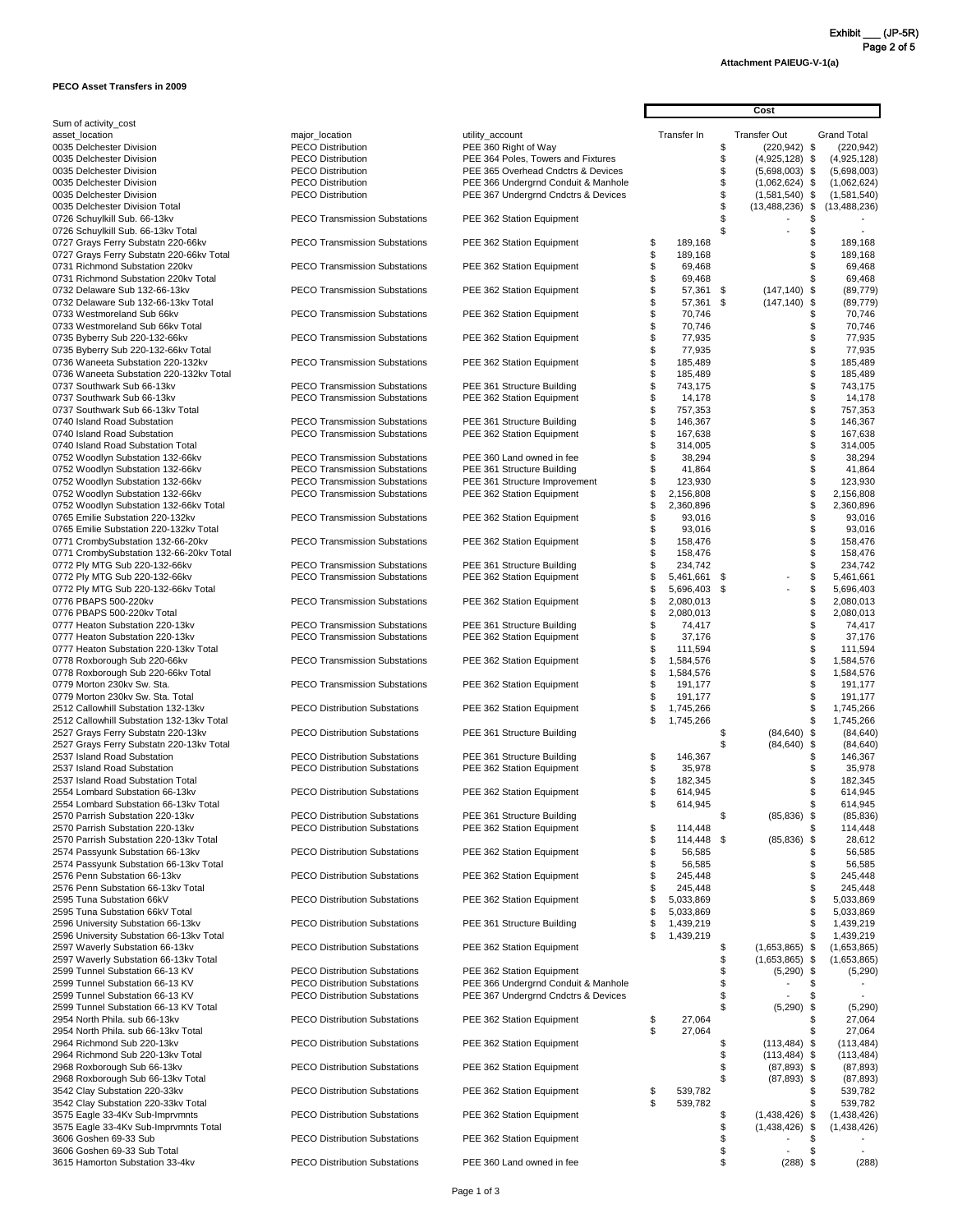**Attachment PAIEUG-V-1(a)**

#### **PECO Asset Transfers in 2009**

|                                                                                   |                                                                      |                                                                            |    | Cost                   |  |                                      |            |                            |
|-----------------------------------------------------------------------------------|----------------------------------------------------------------------|----------------------------------------------------------------------------|----|------------------------|--|--------------------------------------|------------|----------------------------|
| Sum of activity_cost<br>asset location                                            | major_location                                                       | utility_account                                                            |    | Transfer In            |  | <b>Transfer Out</b>                  |            | <b>Grand Total</b>         |
| 3615 Hamorton Substation 33-4kv Total<br>3750 Planebrook Substation 220-33kv      | <b>PECO Distribution Substations</b>                                 | PEE 362 Station Equipment                                                  |    |                        |  | $(288)$ \$<br>$(5,284,107)$ \$       |            | (288)<br>(5,284,107)       |
| 3750 Planebrook Substation 220-33kv Total<br>3798 Tredyffrin Substation 230-13kv  | <b>PECO Distribution Substations</b>                                 | PEE 362 Station Equipment                                                  |    |                        |  | $(5,284,107)$ \$<br>$(5,974,162)$ \$ |            | (5,284,107)<br>(5,974,162) |
| 3798 Tredyffrin Substation 230-13kv Total<br>4042 Betzwood Substation             | <b>PECO Distribution Substations</b>                                 | PEE 362 Station Equipment                                                  |    |                        |  | $(5,974,162)$ \$<br>$(662, 675)$ \$  |            | (5,974,162)<br>(662, 675)  |
| 4042 Betzwood Substation Total<br>4086 Flint Substation 220-13kv                  | <b>PECO Distribution Substations</b>                                 | PEE 362 Station Equipment                                                  |    | 352,142                |  | $(662, 675)$ \$                      |            | (662, 675)<br>352,142      |
| 4086 Flint Substation 220-13kv Total<br>4100_Hartman_Substation                   | <b>PECO Distribution Substations</b>                                 | PEE 362 Station Equipment                                                  |    | 352,142                |  | $(2,080,601)$ \$                     |            | 352,142<br>(2,080,601)     |
| 4100_Hartman_Substation Total<br>4107 Heaton Substatn 220-132-13kv                | <b>PECO Distribution Substations</b>                                 | PEE 362 Station Equipment                                                  |    | 171,647                |  | $(2,080,601)$ \$                     |            | (2,080,601)<br>171,647     |
| 4107 Heaton Substatn 220-132-13kv Total<br>4188 North Wales Sub 230-33kv          | <b>PECO Distribution Substations</b>                                 | PEE 362 Station Equipment                                                  |    | 171,647<br>2,686,641   |  |                                      |            | 171,647<br>2,686,641       |
| 4188 North Wales Sub 230-33kv Total<br>4203 Perkiomen Substation 132-33kv         | <b>PECO Distribution Substations</b>                                 | PEE 361 Structure Building                                                 |    | 2,686,641<br>445,517   |  |                                      |            | 2,686,641<br>445,517       |
| 4203 Perkiomen Substation 132-33kv                                                | <b>PECO Distribution Substations</b>                                 | PEE 362 Station Equipment                                                  |    | 56,532                 |  |                                      |            | 56,532                     |
| 4203 Perkiomen Substation 132-33kv Total                                          |                                                                      |                                                                            |    | 502,049                |  |                                      |            | 502,049                    |
| 4209 Ply MTG Sub 220-66-13kv                                                      | <b>PECO Distribution Substations</b>                                 | PEE 362 Station Equipment                                                  |    | 6,690,176              |  |                                      |            | 6,690,176                  |
| 4209 Ply MTG Sub 220-66-13kv Total<br>4248 Upper Merion Sub 220kv                 | <b>PECO Distribution Substations</b>                                 | PEE 362 Station Equipment                                                  |    | 6,690,176<br>50,108    |  |                                      |            | 6,690,176<br>50,108        |
| 4248 Upper Merion Sub 220kv Total                                                 |                                                                      |                                                                            |    | 50,108                 |  |                                      |            | 50,108                     |
| 4250 Upper Prov Sub 230-33kv                                                      | <b>PECO Distribution Substations</b>                                 | PEE 360 Land owned in fee                                                  |    | 201,201                |  |                                      |            | 201,201                    |
| 4250 Upper Prov Sub 230-33kv<br>4250 Upper Prov Sub 230-33kv Total                | <b>PECO Distribution Substations</b>                                 | PEE 362 Station Equipment                                                  | S  | 201,201                |  | $(1,014,096)$ \$<br>$(1,014,096)$ \$ |            | (1,014,096)<br>(812, 894)  |
| 4664 Newtown Square Sub 66-13kv                                                   | <b>PECO Distribution Substations</b>                                 | PEE 362 Station Equipment                                                  |    |                        |  | $(763, 229)$ \$                      |            | (763, 229)                 |
| 4664 Newtown Square Sub 66-13kv Total                                             |                                                                      |                                                                            |    |                        |  | $(763, 229)$ \$                      |            | (763, 229)                 |
| 4729 Warminster Substation 220-13kv<br>4729 Warminster Substation 220-13kv Total  | <b>PECO Distribution Substations</b>                                 | PEE 362 Station Equipment                                                  | \$ | 429,894<br>429,894     |  |                                      |            | 429,894<br>429,894         |
| 4732 Warrington Substation 33-4kv<br>4732 Warrington Substation 33-4kv Total      | <b>PECO Distribution Substations</b>                                 | PEE 362 Station Equipment                                                  |    |                        |  | (35)<br>(35)                         | - \$<br>\$ | (35)<br>(35)               |
| 4744 Woodbourne Substation220-33kv<br>4744 Woodbourne Substation220-33kv Total    | <b>PECO Distribution Substations</b>                                 | PEE 362 Station Equipment                                                  | \$ | 33,627<br>33,627       |  |                                      |            | 33,627<br>33,627           |
| 5002 220Kv Concord Sub to Mikkletown Sub                                          | <b>PECO Distribution Substations</b>                                 | PEE 360 Land owned in fee                                                  |    |                        |  | $(32,218)$ \$                        |            | (32, 218)                  |
| 5002 220Kv Concord Sub to Mikkletown Sub Total<br>5030 Chester Substation 33-13kv | <b>PECO Distribution Substations</b>                                 | PEE 361 Structure Improvement                                              |    | 89,065                 |  | $(32,218)$ \$                        |            | (32, 218)<br>89,065        |
| 5030 Chester Substation 33-13kv Total<br>5177 Sharon Hill Substation 66-33kv      | <b>PECO Distribution Substations</b>                                 | PEE 362 Station Equipment                                                  |    | 89,065<br>26,018       |  |                                      |            | 89,065<br>26,018           |
| 5177 Sharon Hill Substation 66-33kv Total<br>5216 Woodlyn Substation 66-33-13kv   | <b>PECO Distribution Substations</b>                                 | PEE 362 Station Equipment                                                  |    | 26,018<br>15,269       |  |                                      |            | 26,018<br>15,269           |
| 5216 Woodlyn Substation 66-33-13kv Total                                          |                                                                      |                                                                            |    | 15,269                 |  |                                      |            | 15,269                     |
| 5561 Blueball Substation 13-69kv<br>5561 Blueball Substation 13-69kv Total        | <b>PECO Distribution Substations</b>                                 | PEE 362 Station Equipment                                                  |    |                        |  | $(294, 595)$ \$<br>$(294, 595)$ \$   |            | (294, 595)<br>(294, 595)   |
| 7121 Schuylkill - Penn 66Kv                                                       | PECO 66kv Transmission Lines                                         | PEE 366 Undergrnd Conduit & Manhole                                        | S  | 128,639                |  |                                      |            | 128,639                    |
| 7121 Schuylkill - Penn 66Kv                                                       | PECO 66kv Transmission Lines                                         | PEE 367 Undergrnd Cndctrs & Devices                                        |    | 409,868                |  |                                      |            | 409,868                    |
| 7121 Schuylkill - Penn 66Kv Total                                                 |                                                                      |                                                                            |    | 538,507                |  |                                      |            | 538,507                    |
| 7127 Schuylkill - Lombard 66Kv<br>7127 Schuylkill - Lombard 66Kv                  | PECO 66kv Transmission Lines<br>PECO 66kv Transmission Lines         | PEE 366 Undergrnd Conduit & Manhole<br>PEE 367 Undergrnd Cndctrs & Devices | S  | 1,068,749<br>655,259   |  |                                      |            | 1,068,749<br>655,259       |
| 7127 Schuylkill - Lombard 66Kv Total                                              |                                                                      |                                                                            |    | 1,724,008              |  |                                      |            | 1,724,008                  |
| 7128 Schuylkill - Penn 66Kv                                                       | PECO 66kv Transmission Lines                                         | PEE 366 Undergrnd Conduit & Manhole                                        |    | 43,987                 |  |                                      |            | 43,987                     |
| 7128 Schuylkill - Penn 66Kv                                                       | PECO 66kv Transmission Lines                                         | PEE 367 Undergrnd Cndctrs & Devices                                        |    | 344,608                |  |                                      |            | 344,608                    |
| 7128 Schuylkill - Penn 66Kv Total<br>7130 66Kv Southwark Sub - Waverly Sub        | PECO 66kv Transmission Lines                                         |                                                                            |    | 388,595<br>358,686     |  |                                      |            | 388,595<br>358,686         |
| 7130 66Kv Southwark Sub - Waverly Sub Total                                       |                                                                      | PEE 362 Station Equipment                                                  |    | 358,686                |  |                                      |            | 358,686                    |
| 7149 Eddystone-Tinicum 66Kv                                                       | PECO 66kv Transmission Lines                                         | PEE 364 Poles, Towers and Fixtures                                         |    | 60,953                 |  |                                      |            | 60,953                     |
| 7149 Eddystone-Tinicum 66Kv                                                       | PECO 66kv Transmission Lines                                         | PEE 365 Overhead Cndctrs & Devices                                         |    | 21,925                 |  |                                      |            | 21,925                     |
| 7149 Eddystone-Tinicum 66Kv Total                                                 |                                                                      |                                                                            |    | 82,878                 |  |                                      |            | 82,878                     |
| 7158 Eddystone-Tinicum 66Kv<br>7158 Eddystone-Tinicum 66Kv                        | PECO 66kv Transmission Lines<br>PECO 66kv Transmission Lines         | PEE 364 Poles, Towers and Fixtures<br>PEE 365 Overhead Cndctrs & Devices   |    | 615,806<br>37,596      |  |                                      |            | 615,806<br>37,596          |
| 7158 Eddystone-Tinicum 66Kv Total                                                 |                                                                      |                                                                            |    | 653,403                |  |                                      |            | 653,403                    |
| 7162 Schuylkill - Lombard 66Kv                                                    | PECO 66kv Transmission Lines                                         | PEE 366 Undergrnd Conduit & Manhole                                        |    | 53,539                 |  |                                      |            | 53,539                     |
| 7162 Schuylkill - Lombard 66Kv                                                    | PECO 66kv Transmission Lines                                         | PEE 367 Undergrnd Cndctrs & Devices                                        |    | 564,177                |  |                                      |            | 564,177                    |
| 7162 Schuylkill - Lombard 66Kv Total<br>7163 Schuylkill - Lombard 66Kv            | PECO 66kv Transmission Lines                                         | PEE 366 Undergrnd Conduit & Manhole                                        | \$ | 617,716<br>44,163      |  |                                      |            | 617,716<br>44,163          |
| 7163 Schuylkill - Lombard 66Kv                                                    | PECO 66kv Transmission Lines                                         | PEE 367 Undergrnd Cndctrs & Devices                                        |    | 813,105                |  |                                      |            | 813,105                    |
| 7163 Schuylkill - Lombard 66Kv Total                                              |                                                                      |                                                                            |    | 857,267                |  |                                      |            | 857,267                    |
| 7185 Island Rd - Sharon Hill 66Kv                                                 | PECO 66kv Transmission Lines                                         | PEE 364 Poles, Towers and Fixtures                                         |    | 164,723                |  |                                      |            | 164,723                    |
| 7185 Island Rd - Sharon Hill 66Kv<br>7185 Island Rd - Sharon Hill 66Kv            | PECO 66kv Transmission Lines<br>PECO 66kv Transmission Lines         | PEE 365 Overhead Cndctrs & Devices<br>PEE 366 Undergrnd Conduit & Manhole  |    | 15,032<br>39,939       |  |                                      |            | 15,032<br>39,939           |
| 7185 Island Rd - Sharon Hill 66Kv                                                 | PECO 66kv Transmission Lines                                         | PEE 367 Undergrnd Cndctrs & Devices                                        |    | 333,592                |  |                                      |            | 333,592                    |
| 7185 Island Rd - Sharon Hill 66Kv Total                                           |                                                                      |                                                                            |    | 553,287                |  |                                      |            | 553,287                    |
| 7404 Master - Callohill 13.2Kv                                                    | PECO 13.2kv Transmission Lines                                       | PEE 366 Undergrnd Conduit & Manhole                                        | \$ | 80,658                 |  |                                      |            | 80,658                     |
| 7404 Master - Callohill 13.2Kv<br>7404 Master - Callohill 13.2Kv Total            | PECO 13.2kv Transmission Lines                                       | PEE 367 Undergrnd Cndctrs & Devices                                        |    | 2,361,235<br>2,441,893 |  |                                      |            | 2,361,235<br>2,441,893     |
| 7406 Master - Callohill 13.2Kv                                                    | PECO 13.2kv Transmission Lines                                       | PEE 366 Undergrnd Conduit & Manhole                                        |    | 71,920                 |  |                                      |            | 71,920                     |
| 7406 Master - Callohill 13.2Kv                                                    | PECO 13.2kv Transmission Lines                                       | PEE 367 Undergrnd Cndctrs & Devices                                        |    | 1,950,030              |  |                                      |            | 1,950,030                  |
| 7406 Master - Callohill 13.2Kv Total                                              |                                                                      |                                                                            |    | 2,021,950              |  |                                      |            | 2,021,950                  |
| 7408 Delaware - Callohill 13.2Kv                                                  | PECO 13.2kv Transmission Lines                                       | PEE 366 Undergrnd Conduit & Manhole                                        |    | 111,205                |  |                                      |            | 111,205                    |
| 7408 Delaware - Callohill 13.2Kv<br>7408 Delaware - Callohill 13.2Kv Total        | PECO 13.2kv Transmission Lines                                       | PEE 367 Undergrnd Cndctrs & Devices                                        |    | 2,417,787<br>2,528,991 |  |                                      |            | 2,417,787<br>2,528,991     |
| 7435 132Kv Bradford-Lukens Steel                                                  | PECO 132kv PA Transmission Lines                                     | PEE 364 Poles, Towers and Fixtures                                         |    | 4,013,388              |  |                                      |            | 4,013,388                  |
| 7435 132Kv Bradford-Lukens Steel                                                  | PECO 132kv PA Transmission Lines                                     | PEE 365 Overhead Cndctrs & Devices                                         |    | 390,613                |  |                                      |            | 390,613                    |
| 7435 132Kv Bradford-Lukens Steel Total                                            |                                                                      |                                                                            |    | 4,404,000              |  |                                      |            | 4,404,000                  |
| 7436 132Kv Newlinville-Middletown<br>7436 132Kv Newlinville-Middletown            | PECO 132kv PA Transmission Lines<br>PECO 132kv PA Transmission Lines | PEE 364 Poles, Towers and Fixtures<br>PEE 365 Overhead Cndctrs & Devices   |    | 49,724<br>9,312        |  |                                      |            | 49,724<br>9,312            |
| 7436 132Kv Newlinville-Middletown Total                                           |                                                                      |                                                                            |    | 59,036                 |  |                                      | \$         | 59,036                     |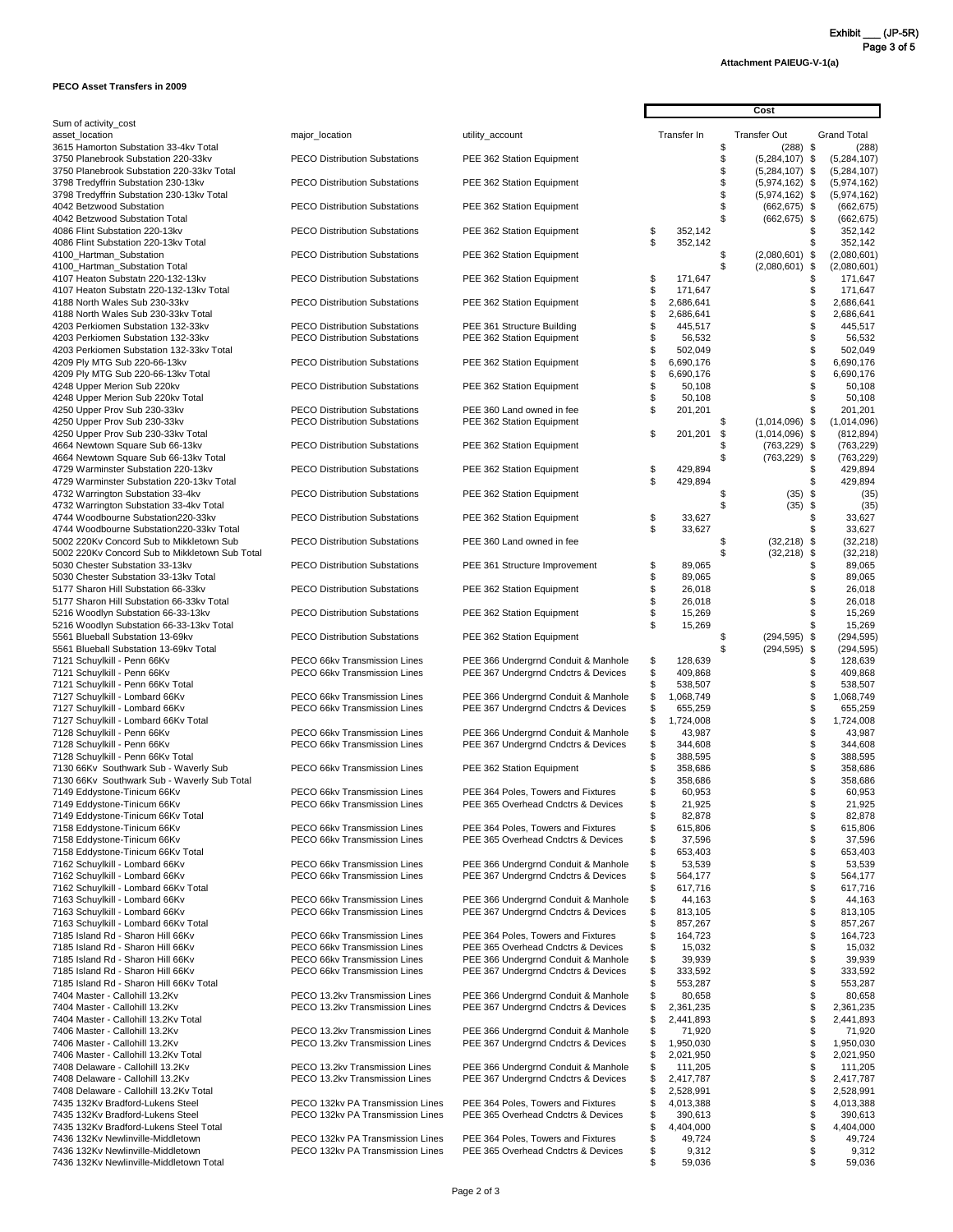**Attachment PAIEUG-V-1(a)**

#### **PECO Asset Transfers in 2009**

|                                        |                                  |                                     | Cost |               |  |                     |  |                    |
|----------------------------------------|----------------------------------|-------------------------------------|------|---------------|--|---------------------|--|--------------------|
| Sum of activity_cost                   |                                  |                                     |      |               |  |                     |  |                    |
| asset location                         | major_location                   | utility_account                     |      | Transfer In   |  | <b>Transfer Out</b> |  | <b>Grand Total</b> |
| 7437 132Kv Ply Mtg-Lukens Steel        | PECO 132kv PA Transmission Lines | PEE 364 Poles, Towers and Fixtures  |      | 164,022       |  |                     |  | 164,022            |
| 7437 132Kv Ply Mtg-Lukens Steel        | PECO 132kv PA Transmission Lines | PEE 365 Overhead Cndctrs & Devices  |      | 56,437        |  |                     |  | 56,437             |
| 7437 132Kv Ply Mtg-Lukens Steel Total  |                                  |                                     |      | 220,459       |  |                     |  | 220,459            |
| 7441 132Kv Eddy Sub-Woodlyn Sub.       | PECO 132kv PA Transmission Lines | PEE 360 Land owned in fee           |      | 25.491        |  |                     |  | 25,491             |
| 7441 132Kv Eddy Sub-Woodlyn Sub.       | PECO 132kv PA Transmission Lines | PEE 360 Right of Way                |      | 270,117       |  |                     |  | 270,117            |
| 7441 132Kv Eddy Sub-Woodlyn Sub.       | PECO 132kv PA Transmission Lines | PEE 361 Structure Improvement       |      | 13,776        |  |                     |  | 13,776             |
| 7441 132Kv Eddy Sub-Woodlyn Sub.       | PECO 132kv PA Transmission Lines | PEE 361 Structure Special Purpose   |      | 40,563        |  |                     |  | 40,563             |
| 7441 132Kv Eddy Sub-Woodlyn Sub.       | PECO 132kv PA Transmission Lines | PEE 364 Poles, Towers and Fixtures  |      | 215,248       |  |                     |  | 215,248            |
| 7441 132Kv Eddy Sub-Woodlyn Sub.       | PECO 132kv PA Transmission Lines | PEE 365 Overhead Cndctrs & Devices  |      | 296,170       |  |                     |  | 296,170            |
| 7441 132Kv Eddy Sub-Woodlyn Sub.       | PECO 132kv PA Transmission Lines | PEE 366 Undergrnd Conduit & Manhole |      | 6.347         |  |                     |  | 6,347              |
| 7441 132Kv Eddy Sub-Woodlyn Sub.       | PECO 132kv PA Transmission Lines | PEE 367 Undergrnd Cndctrs & Devices |      | 623,419       |  |                     |  | 623,419            |
| 7441 132Kv Eddy Sub-Woodlyn Sub. Total |                                  |                                     |      | 1,491,132     |  |                     |  | 1,491,132          |
| <b>Grand Total</b>                     |                                  |                                     |      | 54,186,293 \$ |  | $(33,210,816)$ \$   |  | 20,975,478         |

Exhibit \_\_\_ (JP-5R) Page 4 of 5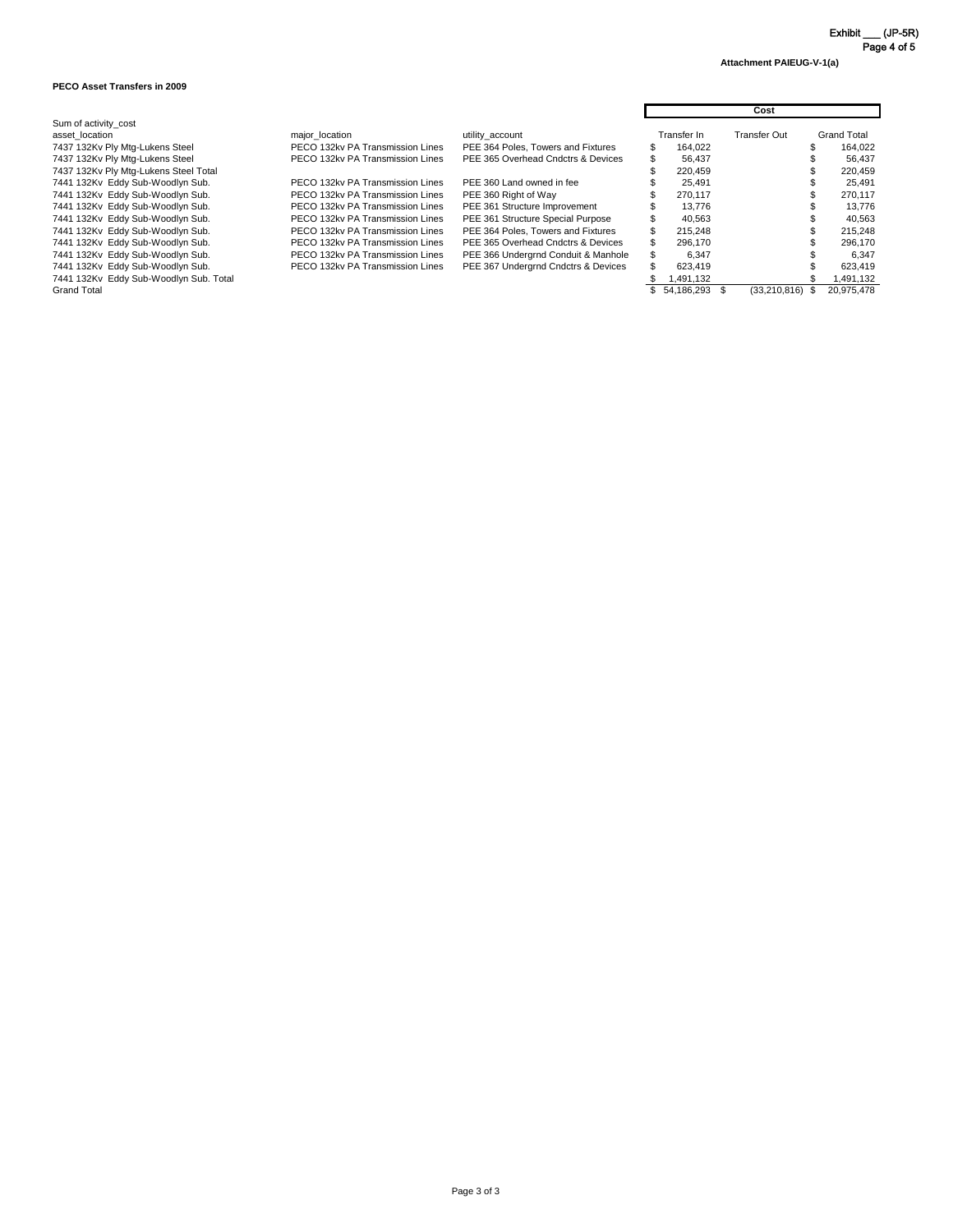Attachment PAIEUG-V-1(b)

### **PECO 2013 Transfers**

|                                     | <b>Gross Value</b> |              |     | <b>Reserve</b>  | <b>Net Transfer</b> |              |  |
|-------------------------------------|--------------------|--------------|-----|-----------------|---------------------|--------------|--|
| 7121 Schuylkill - Penn 66Kv         | \$                 | 538,507      | \$  | (276, 981)      | \$                  | 261,526      |  |
| PEE 366 Undergrnd Conduit & Manhole | \$                 | 128,639      | \$  | (123, 928)      | \$                  | 4,711        |  |
| PEE 367 Undergrnd Cndctrs & Devices | \$                 | 409,868      | \$  | (153, 053)      | \$                  | 256,815      |  |
| 7127 Schuylkill - Lombard 66Kv      | \$                 | 2,032,294    | \$  | (1,056,086)     | \$                  | 976,208      |  |
| PEE 366 Undergrnd Conduit & Manhole | \$                 | 1,377,035    | \$  | (816, 411)      | \$                  | 560,624      |  |
| PEE 367 Undergrnd Cndctrs & Devices | \$                 | 655,259      | \$  | (239, 675)      | \$                  | 415,584      |  |
| 7128 Schuylkill - Penn 66Kv         | \$                 | 388,595      | \$  | (208, 535)      | \$                  | 180,060      |  |
| PEE 366 Undergrnd Conduit & Manhole | \$                 | 43,987       | \$  | (35, 677)       | \$                  | 8,310        |  |
| PEE 367 Undergrnd Cndctrs & Devices | \$                 | 344,608      | \$  | (172, 858)      | \$                  | 171,750      |  |
| 7149 Eddystone-Tinicum 66Kv         | \$                 | 82,878       | \$  | (64, 312)       | \$                  | 18,566       |  |
| PEE 364 Poles, Towers and Fixtures  | \$                 | 60,953       | \$  | (45, 923)       | \$                  | 15,030       |  |
| PEE 365 Overhead Cndctrs & Devices  | \$                 | 21,925       | \$  | (18, 389)       | \$                  | 3,536        |  |
| 7158 Eddystone-Tinicum 66Kv         | \$                 | 653,403      | \$  | (237, 487)      | \$                  | 415,916      |  |
| PEE 364 Poles, Towers and Fixtures  | \$                 | 615,806      | \$  | (205, 955)      | \$                  | 409,852      |  |
| PEE 365 Overhead Cndctrs & Devices  | \$                 | 37,596       | \$  | (31, 532)       | \$                  | 6,064        |  |
| 7162 Schuylkill - Lombard 66Kv      | \$                 | 617,716      | \$  | (320, 861)      | \$                  | 296,855      |  |
| PEE 367 Undergrnd Cndctrs & Devices | \$                 | 53,539       | \$  | (43, 475)       | \$                  | 10,064       |  |
| PEE 367 Undergrnd Cndctrs & Devices | \$                 | 564,177      | \$  | (277, 387)      | \$                  | 286,790      |  |
| 7163 Schuylkill - Lombard 66Kv      | \$                 | 857,267      | \$  | (281, 022)      | \$                  | 576,245      |  |
| PEE 366 Undergrnd Conduit & Manhole | \$                 | 44,163       | \$  | (36, 957)       | \$                  | 7,205        |  |
| PEE 367 Undergrnd Cndctrs & Devices | \$                 | 813,105      | \$  | (244, 065)      | \$                  | 569,040      |  |
| 7185 Island Rd - Sharon Hill 66Kv   | \$                 | 553,287      | \$  | (281, 488)      | \$                  | 271,798      |  |
| PEE 364 Poles, Towers and Fixtures  | \$                 | 164,723      | \$  | (74, 989)       | \$                  | 89,734       |  |
| PEE 365 Overhead Cndctrs & Devices  | \$                 | 15,032       | \$  | (8, 517)        | \$                  | 6,515        |  |
| PEE 366 Undergrnd Conduit & Manhole | \$                 | 39,939       | \$  | (33, 397)       | \$                  | 6,542        |  |
| PEE 367 Undergrnd Cndctrs & Devices | \$                 | 333,592      | \$  | (164, 585)      | \$                  | 169,007      |  |
| 7404 Master - Callohill 13.2Kv      | \$                 | 2,441,893    |     | \$(1,066,049)   | \$                  | 1,375,844    |  |
| PEE 366 Undergrnd Conduit & Manhole | \$                 | 80,658       | \$  | (60, 142)       | \$                  | 20,515       |  |
| PEE 367 Undergrnd Cndctrs & Devices | \$                 | 2,361,235    |     | \$ (1,005,907)  | \$                  | 1,355,329    |  |
| 7406 Master - Callohill 13.2Kv      | \$                 | 2,021,950    | \$  | (889, 406)      | \$                  | 1,132,544    |  |
| PEE 366 Undergrnd Conduit & Manhole | \$                 | 71,920       | \$  | $(54, 161)$ \$  |                     | 17,759       |  |
| PEE 367 Undergrnd Cndctrs & Devices | \$                 | 1,950,030    | \$  | $(835, 245)$ \$ |                     | 1,114,785    |  |
| 7408 Delaware - Callohill 13.2Kv    | \$                 | 2,528,991    | \$  | (753, 802)      | \$.                 | 1,775,189    |  |
| PEE 366 Undergrnd Conduit & Manhole | \$                 | 111,205      | \$  | $(66,875)$ \$   |                     | 44,330       |  |
| PEE 367 Undergrnd Cndctrs & Devices | \$                 | 2,417,787    | \$  | $(686, 927)$ \$ |                     | 1,730,860    |  |
| 7435 132Kv Bradford-Lukens Steel    | \$                 | 4,404,000    | \$. | (1,260,735)     | -Ş                  | 3,143,266    |  |
| PEE 364 Poles, Towers and Fixtures  | \$                 | 4,013,388    | \$  | $(987, 571)$ \$ |                     | 3,025,817    |  |
| PEE 365 Overhead Cndctrs & Devices  | \$                 | 390,613      | \$  | (273, 164)      | \$                  | 117,449      |  |
| 7437 132Kv Ply Mtg-Lukens Steel     | \$                 | 220,459      | \$  | $(119, 695)$ \$ |                     | 100,764      |  |
| PEE 364 Poles, Towers and Fixtures  | \$                 | 164,022      | \$  | $(80, 227)$ \$  |                     | 83,794       |  |
| PEE 365 Overhead Cndctrs & Devices  | \$                 | 56,437       | \$  | $(39, 468)$ \$  |                     | 16,970       |  |
| 7441 132Kv Eddy Sub-Woodlyn Sub.    | \$                 | 1,491,132    | \$  | (513, 814)      | \$                  | 977,318      |  |
| PEE 360 Land owned in fee           | \$                 | 25,491       |     |                 | \$                  | 25,491       |  |
| PEE 360 Right of Way                | \$                 | 270,117      |     |                 | \$                  | 270,117      |  |
| PEE 361 Structure Special Purpose   | \$                 | 54,339       | \$  | (31, 568)       | \$                  | 22,771       |  |
| PEE 364 Poles, Towers and Fixtures  | \$                 | 329,463      | \$  | (159, 374)      | \$                  | 170,089      |  |
| PEE 365 Overhead Cndctrs & Devices  | \$                 | 188,302      | \$  | $(75, 496)$ \$  |                     | 112,806      |  |
| PEE 366 Undergrnd Conduit & Manhole | \$                 | 274,324      | \$  | (126, 361)      | \$                  | 147,963      |  |
| PEE 367 Undergrnd Cndctrs & Devices | \$                 | 349,095      | \$  | (121, 015)      | $\zeta$             | 228,080      |  |
| Total                               |                    | \$18,832,373 |     | \$ (7,330,273)  |                     | \$11,502,100 |  |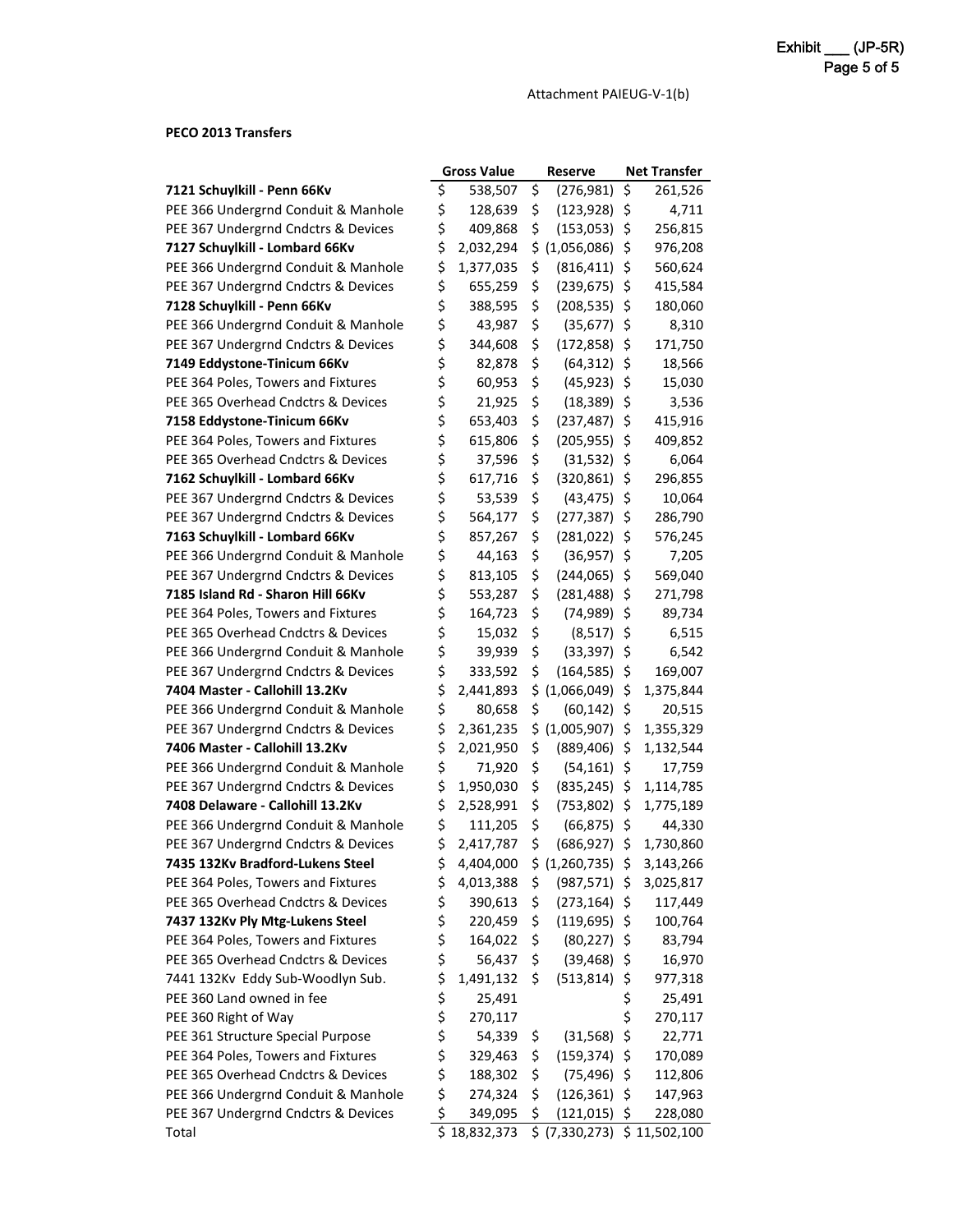#### **PECO Energy Company Updated Revised Electric Class Cost of Service Study (\$000) For Future Test Year Ended December 31, 2019**

| <b>LINE</b> | <b>DESCRIPTION</b>                                                                                       | <b>TOTAL</b><br><b>ELECTRIC</b><br><b>DIVISION</b> | <b>RESIDENTIAL</b> | <b>RESIDENTIAL</b><br><b>HEATING</b> | <b>GENERAL</b><br><b>SERVICE</b> | <b>PRIMARY</b><br><b>DISTRIBUTION</b> | <b>HIGH</b><br><b>TENSION</b> | <b>ELECTRIC</b><br><b>PROPULSION</b> | <b>LIGHTING</b> |
|-------------|----------------------------------------------------------------------------------------------------------|----------------------------------------------------|--------------------|--------------------------------------|----------------------------------|---------------------------------------|-------------------------------|--------------------------------------|-----------------|
|             | (a)                                                                                                      | (1)                                                | (2)                | (3)                                  | (4)                              | (5)                                   | (6)                           | (7)                                  | (8)             |
|             | <b>SUMMARY AT PRESENT RATES</b><br><b>DEVELOPMENT OF DISTRIBUTION RETURN</b><br><b>OPERATING REVENUE</b> |                                                    |                    |                                      |                                  |                                       |                               |                                      |                 |
|             | Sales of Electricity - Base                                                                              | 1,224,574                                          | 681,075            | 136,434                              | 224,851                          | 8,178                                 | 146,754                       | 7,207                                | 20,075          |
| 2<br>3      | <b>Decommissioning Revenues</b><br><b>Other Operating Revenue</b>                                        | (3,860)<br>37,547                                  | (1,085)<br>21,592  | (281)<br>5,083                       | (832)<br>6,422                   | (42)<br>210                           | (1,535)<br>3,579              | (65)<br>204                          | (21)<br>456     |
|             | 4 TOTAL OPERATING REVENUE                                                                                | 1,258,261                                          | 701,583            | 141,237                              | 230,441                          | 8,346                                 | 148,798                       | 7,346                                | 20,510          |
|             | <b>OPERATING EXPENSES</b>                                                                                |                                                    |                    |                                      |                                  |                                       |                               |                                      |                 |
| 5           | Operation and Maintenance Expense                                                                        | 619,817                                            | 366,447            | 76,491                               | 98,135                           | 3,836                                 | 62,781                        | 3,451                                | 8,676           |
| 6           | Depreciation and Amortization Expense                                                                    | 235,063                                            | 130,742            | 28,031                               | 44,271                           | 1,443                                 | 25,101                        | 1,439                                | 4,036           |
|             | Taxes Other Than Income Taxes-General                                                                    | 20,557                                             | 10,758             | 2,460                                | 3,716                            | 151                                   | 3,047                         | 176                                  | 248             |
|             | Taxes Other Than Income Taxes-Distribution GF                                                            | 70,638                                             | 39,007             | 7,783                                | 13,135                           | 481                                   | 8,623                         | 425                                  | 1,184           |
| 9           | <b>Income Taxes</b>                                                                                      | 34,406                                             | 15,877             | 837                                  | 9,243                            | 340                                   | 7,167                         | 118                                  | 824             |
|             | 10 TOTAL OPERATING EXPENSES                                                                              | 980,481                                            | 562,832            | 115,603                              | 168,500                          | 6,251                                 | 106,719                       | 5,609                                | 14,968          |
|             | 11 OPERATING INCOME (RETURN)                                                                             | 277,780                                            | 138.751            | 25,634                               | 61,941                           | 2,095                                 | 42,079                        | 1.737                                | 5,542           |
|             | <b>DEVELOPMENT OF RATE BASE</b>                                                                          |                                                    |                    |                                      |                                  |                                       |                               |                                      |                 |
| 12          | <b>Electric Plant in Service</b>                                                                         | 7,193,629                                          | 3,668,118          | 874,803                              | 1,493,192                        | 46,066                                | 913,158                       | 54,681                               | 143,611         |
| 13          | Less: Accumulated Depreciation                                                                           | 2,041,533                                          | 1,030,697          | 242,642                              | 428,194                          | 12,483                                | 258,616                       | 15,406                               | 53,496          |
| 14          | Plus: Rate Base Additions                                                                                | 465,301                                            | 261,456            | 53,692                               | 82,150                           | 3,202                                 | 56,816                        | 2,407                                | 5,577           |
| 15          | Less: Rate Base Deductions                                                                               | 796,981                                            | 378,650            | 94,952                               | 192,325                          | 4,807                                 | 103,170                       | 6,130                                | 16,946          |
|             | <b>16 TOTAL DISTRIBUTION RATE BASE</b>                                                                   | 4,820,416                                          | 2,520,228          | 590,901                              | 954,823                          | 31,977                                | 608,188                       | 35,553                               | 78,746          |
|             | 17 DISTRIBUTION RATE OF RETURN (PRESENT)                                                                 | 5.76%                                              | 5.51%              | 4.34%                                | 6.49%                            | 6.55%                                 | 6.92%                         | 4.89%                                | 7.04%           |
|             | 18 DISTRIBUTION INDEX RATE OF RETURN (PRE                                                                | 1.00                                               | 0.96               | 0.75                                 | 1.13                             | 1.14                                  | 1.20                          | 0.85                                 | 1.22            |
|             | 19 Interclass Subsidy                                                                                    | (0)                                                | (9,805)            | (12, 739)                            | 10,471                           | 382                                   | 10,642                        | (471)                                | 1,520           |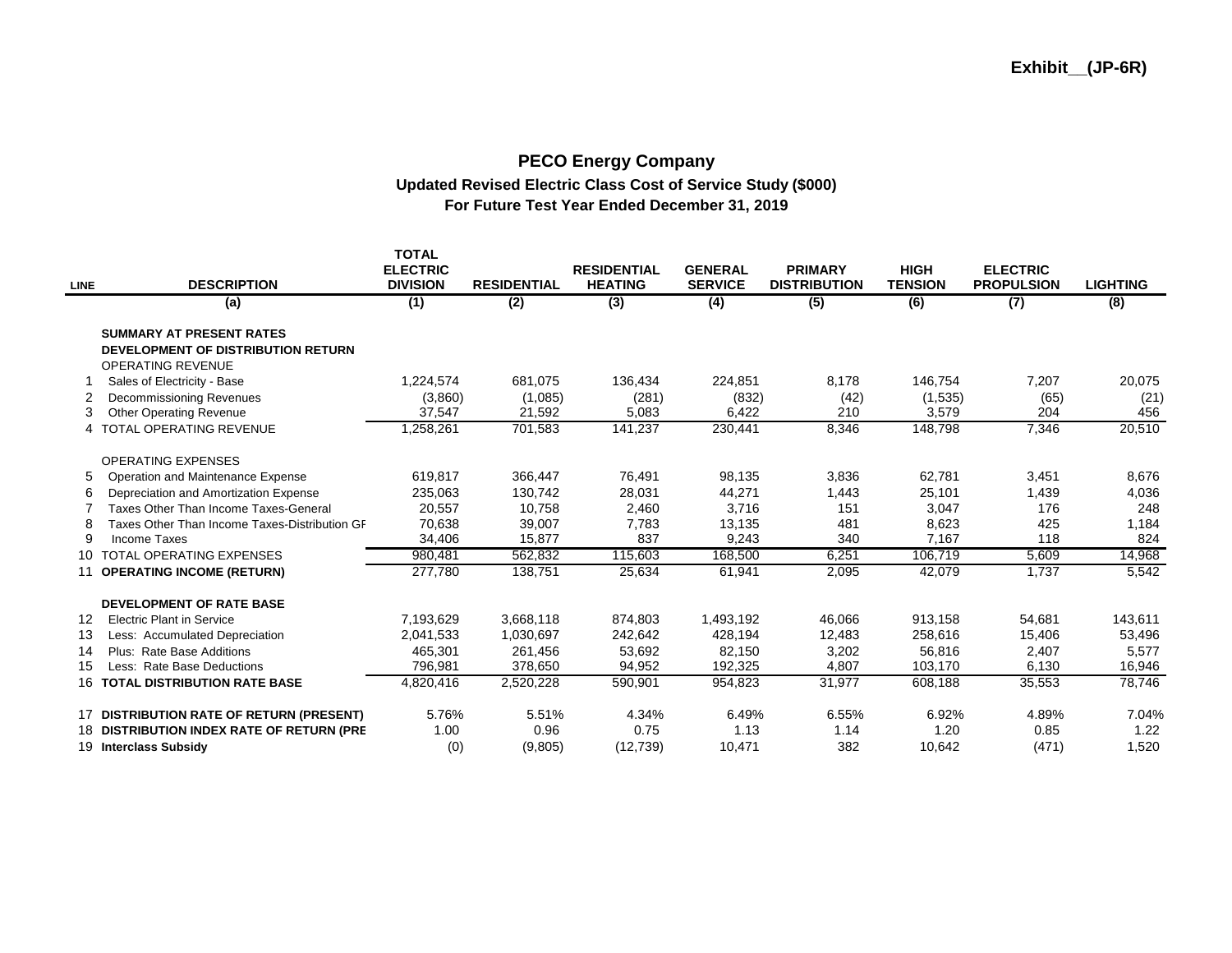### **PECO Energy Company Recommended Class Revenue Allocation Based on the Updated Revised CCOSS Test Year Ending December 31, 2019 Dollar Amounts in (\$000)**

|                |                             | <b>Distribution</b><br>Revenues at<br><b>Present</b> | <b>Recommended Delivery</b><br><b>Revenue Increase</b> | <b>Relative</b> |                 |
|----------------|-----------------------------|------------------------------------------------------|--------------------------------------------------------|-----------------|-----------------|
| Line           | Rate                        | Rates                                                | Amount                                                 | <b>Percent</b>  | <b>Increase</b> |
|                |                             | (1)                                                  | (2)                                                    | (3)             | (4)             |
| 1              | Residential                 | \$681,075                                            | \$89,766                                               | 13.2%           | 110             |
| 2              | <b>Residential Heating</b>  | 136,434                                              | 21,284                                                 | 15.6%           | 130             |
| 3              | <b>General Service</b>      | 224,851                                              | 21,742                                                 | 9.7%            | 81              |
| 4              | <b>Primary Distribution</b> | 8,178                                                | 693                                                    | 8.5%            | 71              |
| 5              | <b>High Tension</b>         | 146,754                                              | 11,101                                                 | 7.6%            | 63              |
| 6              | <b>Electric Propulsion</b>  | 7,207                                                | 1,124                                                  | 15.6%           | 130             |
| $\overline{7}$ | Lighting                    | 20,075                                               | 1,281                                                  | 6.4%            | 53              |
| 8              | Total                       | \$1,224,574                                          | \$146,991                                              | 12.0%           | 100             |